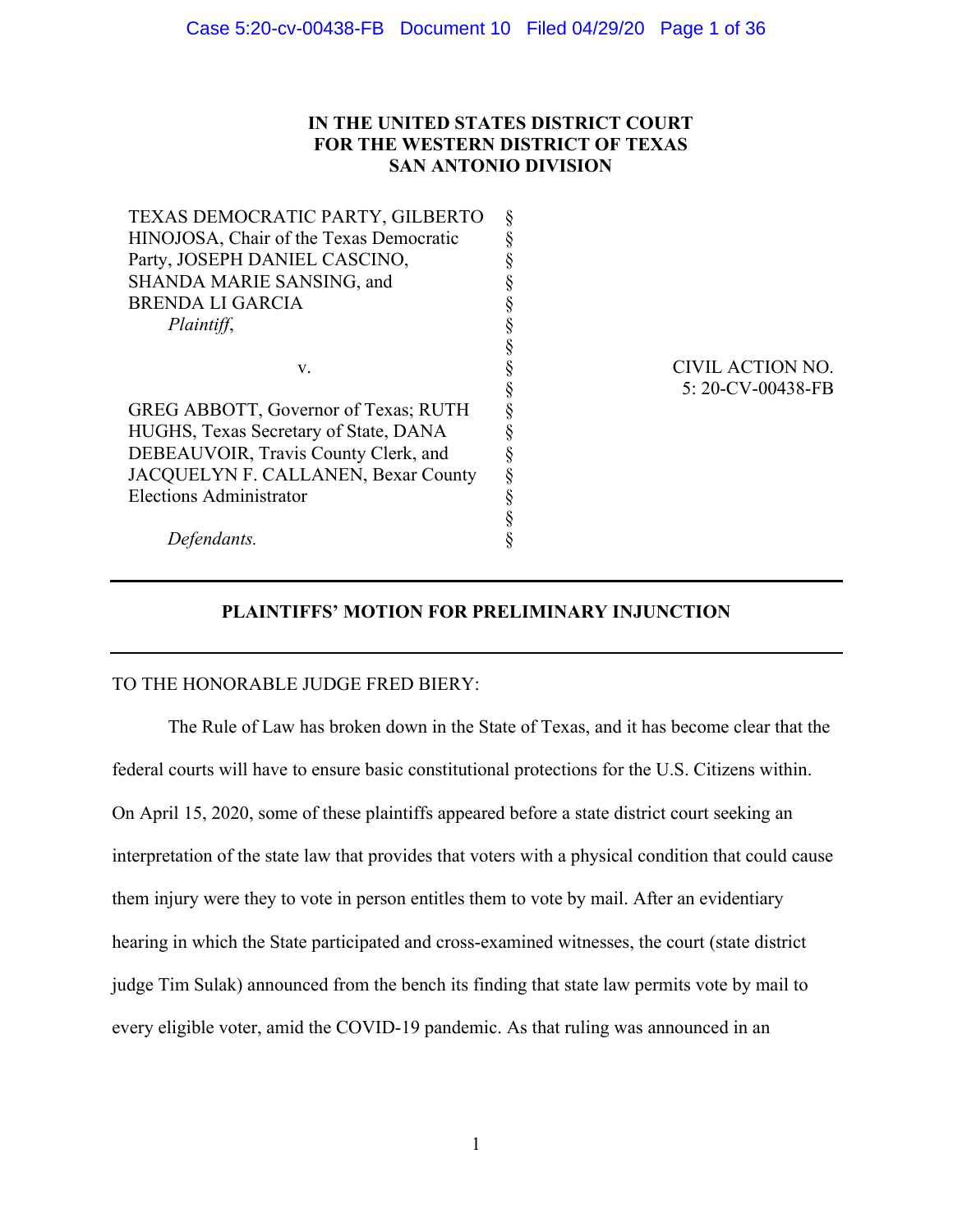#### Case 5:20-cv-00438-FB Document 10 Filed 04/29/20 Page 2 of 36

extraordinary display of disrespect for orders of the state judiciary, Attorney General Paxton<sup>[1](#page-1-0)</sup> issued an advice letter threatening to prosecute people and groups who complied with the state court ruling. After the written order was entered on April 17, the state appealed but it appears in no hurry to reverse the trial Court, having taken no steps to expedite its appeal.

In the days since the state Court ruling, counties around the state have begun to comply. Many counties have posted notice of their websites that they are accepting vote by mail applications in compliance with Judge Sulak's ruling. City and school district elections going forward in early May, are accepting vote by mail applications in compliance with Judge Sulak's ruling. After waiting well more than a week watching the state election apparatus turn to comply with the state court order and after watching tens of thousands of Texans submit vote by mail applications, Defendants appear willing to allow the circumstances where the state's judicial branch has so far reached one view of the law while, at least part of, the executive branch of state government threatens prosecution for complying with the Court order.

Texas citizens can no longer have confidence that the Executive branch of the state will comply with the Rule of Law. Now, even if the state is never successful in overturning the state court order, the Attorney General has shown he will not comply with orders of his state's judiciary. Furthermore, Texans will continue to reasonably fear that the executive branch will not comply with state court rulings and/or that they could be subjected to criminal prosecution for attempting to vote by mail. Under these circumstances, the State is no longer functioning to protect the federal rights of U.S. citizens, and even if it to begin to do so, voters can have no confidence their rights will be preserved. Moreover, the behavior of the executive branch of Texas government threatens to upset the state's election apparatus which is largely complying

<span id="page-1-0"></span><sup>&</sup>lt;sup>1</sup> Herein known as Attorney General Paxton, General Paxton, or AG Paxton.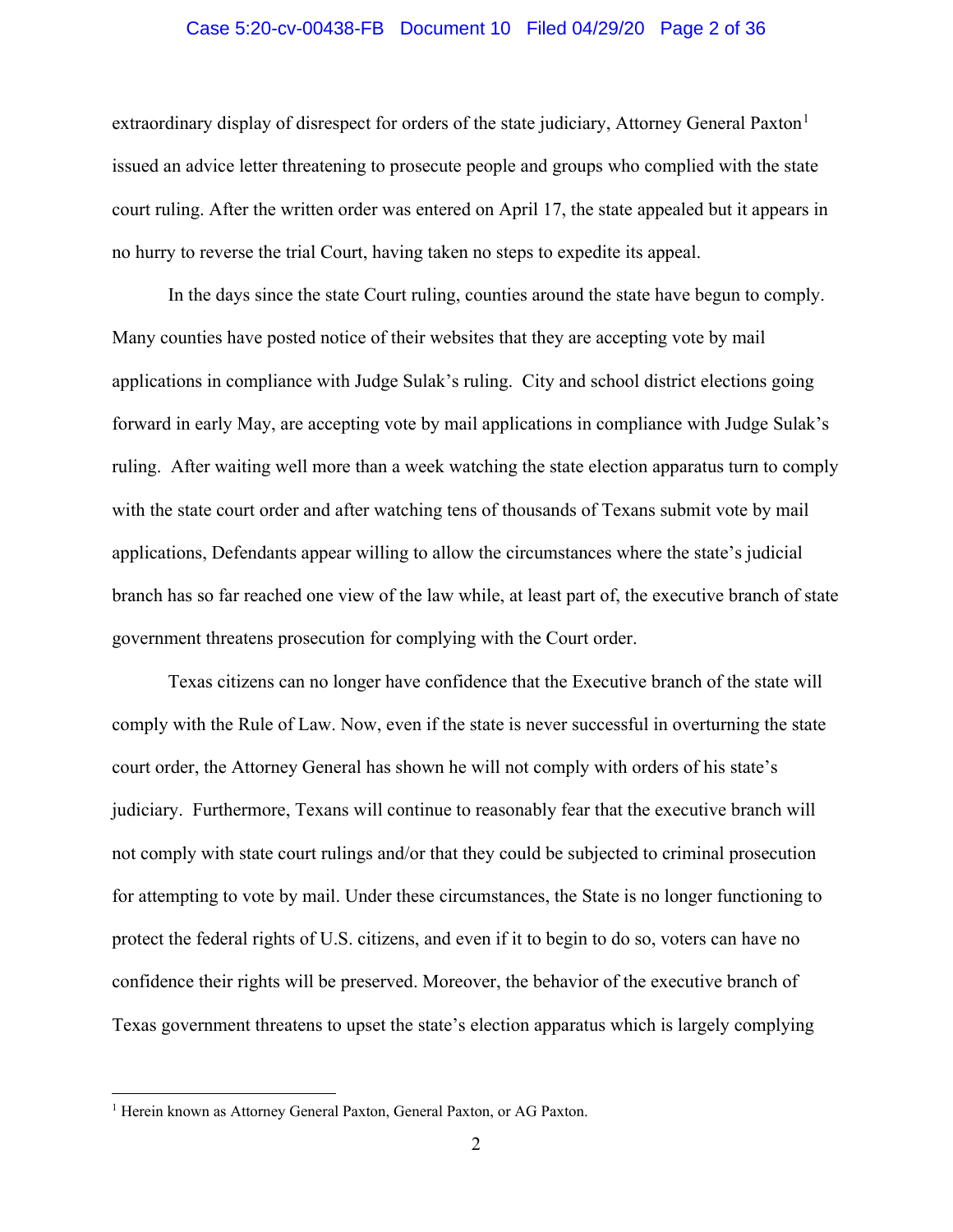## Case 5:20-cv-00438-FB Document 10 Filed 04/29/20 Page 3 of 36

with the state court order and where the state is successful in strong arming local officials to defy the state court order, election procedures throughout the state will be administered nonuniformly. Because election deadlines are swiftly approaching, this Court should schedule proceedings to request appropriate preliminary injunctive relief such that a ruling can be complete by May 15, 2020.

#### **I. Facts**

Millions of Texas voters under the age of 65 face a stark choice in the coming elections. Either they risk infection from a dangerous, often deadly disease by voting in person, or they vote by mail utilizing the disability excuse provided for under state law, or they are disfranchised. One level of the judicial branch of state government has ruled that these voters can vote utilizing the disability excuse while at least one member of the state's executive branch has openly defied this ruling and threatened criminal prosecution for voters who rely on this provision to vote and political actors for engaging in political speech concerning vote by mail.

The plaintiffs rely on the following exhibits to this motion as well as the testimony and documentary evidence submitted at evidentiary hearing:

| Exhibit $#$ - Description                     | Summary                                    |
|-----------------------------------------------|--------------------------------------------|
| <b>Exhibit 1 – State Court Hearing Record</b> | Transcript of T.I. Hearing                 |
| Exhibit 2 – OAG Press Release and             | Press Release from the Attorney General    |
| <b>Opinion Letter</b>                         | April 15, 2020                             |
| Exhibit 3 – State of Texas's Plea to the      | State of Texas's Plea to the Jurisdiction  |
| Jurisdiction                                  |                                            |
| Exhibit $4$ – Court Order on T.I.             | Judge Tim Sulak's Court Order on Temporary |
|                                               | Injunction and Plea to the Jurisdiction    |

#### **A. COVID-19 is an Immediate Danger to all Texans**

COVID-19 infection is caused by the SARS-CoV-2 virus and is spread by passing through mucous membranes. Reported illnesses have ranged from mild symptoms to severe illness and death. *Id*. Anyone can be infected with the novel coronavirus. *Id.* Certain groups, such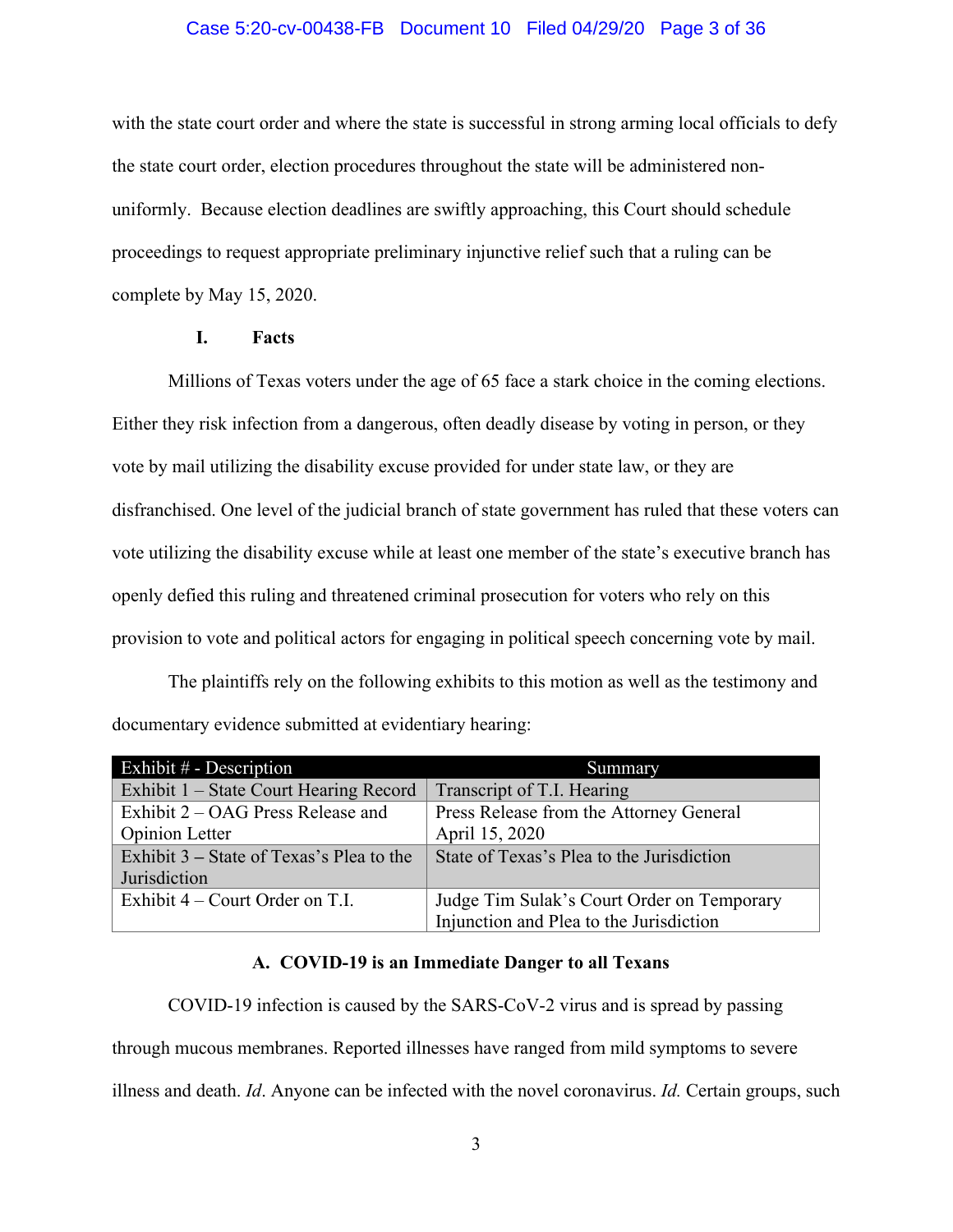## Case 5:20-cv-00438-FB Document 10 Filed 04/29/20 Page 4 of 36

as those over 60 years of age and those with certain underlying medical conditions, are at higher risk of serious illness and death should they be infected. However, data to date in Texas demonstrates higher than expected infection rates in younger persons. Some infected persons do not appear to have any symptoms although they may still be able to infect others. Meanwhile, other people with no pre-existing conditions are dying of stroke without ever displaying the typical COVID-19 symptoms.

Coronavirus is spread through droplet transmission. These droplets are produced through coughing, sneezing, and talking. The virus can be spread when an infected person transmits these droplets to a surface like a polling machine screen. Any place where people gather and cannot maintain physical distancing, such as a polling place, represent a heightened danger for transmission of COVID-19 disease. *Id*. Crowding and exposure to a range of surfaces at the polls make polling places likely transmission sites for the virus. *Id*. It is highly likely that COVID-19 will be a threat to the public both in July and through November. *See general* Ex. 1, Testimony and Declarations of Dr. Carroll and Troisi.

COVID-19 is highly contagious and is quickly becoming one of the leading causes of death in the United States.<sup>[2](#page-3-0)</sup> Texas has many cases of the virus. As of April 25, 2020, the highest number of reported cases of COVID-19 in Texas are among 50-59-year-olds and 40-49-year-olds, with 599 reported cases and 572 reported cases, respectively.<sup>[3](#page-3-1)</sup> 20-29-year-olds represent 426 cases, while those aged 65-74 make up 354 reported cases in Texas. *Id.* As of April 25, the State has seen 623 deaths from the virus. *Id.*

<span id="page-3-0"></span><sup>2</sup> Dan Keating and Chiqui Esteban, *Covid-19 is Rapidly Becoming America's Leading Cause of Death*, WASHINGTON POST (April 16,2020), [https://www.washingtonpost.com/outlook/2020/04/16/coronavirus-leading](https://www.washingtonpost.com/outlook/2020/04/16/coronavirus-leading-cause-death/?arc404=true)[cause-death/?arc404=true.](https://www.washingtonpost.com/outlook/2020/04/16/coronavirus-leading-cause-death/?arc404=true) 3 TEXAS DEPARTMENT OF STATE HEALTH SERVICES*,*

<span id="page-3-1"></span>

<https://txdshs.maps.arcgis.com/apps/opsdashboard/index.html#/ed483ecd702b4298ab01e8b9cafc8b83> (last visited April 25, 2020).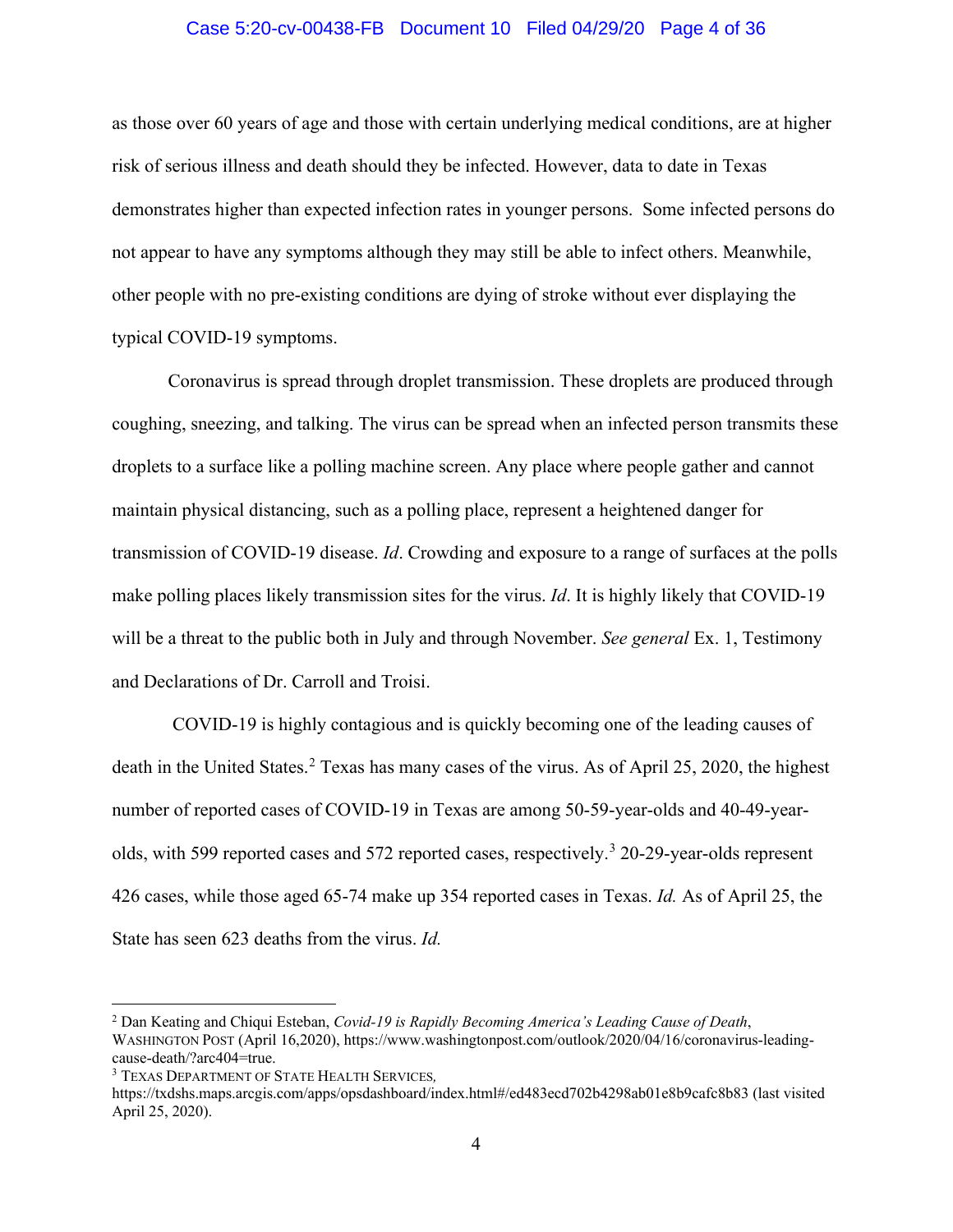### Case 5:20-cv-00438-FB Document 10 Filed 04/29/20 Page 5 of 36

Neither vaccines nor "Herd Immunity" will reduce the threat of COVID-19 transmission anytime soon. No vaccine will be widely, if at all, available for at least 12-18 months. *See general* Ex. 1, Testimony and Declarations of Dr. Carroll and Troisi. Herd Immunity occurs when a high percentage of people in a community become immune to an infectious disease. *Id*. at ¶ 15. This can happen through natural infection or through vaccination. *Id*. In most cases, 80- 95% of the population needs to be immune for herd immunity to take place. *Id*. This population requirement makes herd immunity to COVID-19 unlikely to happen before a vaccine is available. *Id*.

### **B. Voting by mail is Safe with No Risk of COVID-19 Transmission**

There is no evidence the virus can be spread by paper, including mail. *Id*. at ¶ 17. Voting by mail would virus transmission between voters standing in line, signing in, and casting votes as well as eliminate viral transmission through environmental surfaces like voting machines. *Id*. Due to the pandemic, voting by mail is much safer for the public than voting in person. *Id*.

#### **C. Voting by Mail in Texas**

Texas law allows voting by mail for registered voters who meet one of the qualifications stated in the Election Code. *See* Tex. Elec. Code Ch. 82. A voter is qualified to vote by mail if he (1) anticipates being absent from his county of residence on election day; (2) has an illness or other physical condition that disables him from appearing at the polling place; (3) is 65 or older; or (4) is confined in jail. Tex. Elec. Code §§ 82.001-4. Voters apply to vote by mail with a mail ballot application sent to the early voting clerk. The early voting clerk is responsible for conducting early voting and must "review each application for a ballot to be voted by mail." Tex. Elec. Code  $\S$  86.001(a). An early voting ballot application must include the applicant's name and the address at which the applicant is registered to vote and an indication of the grounds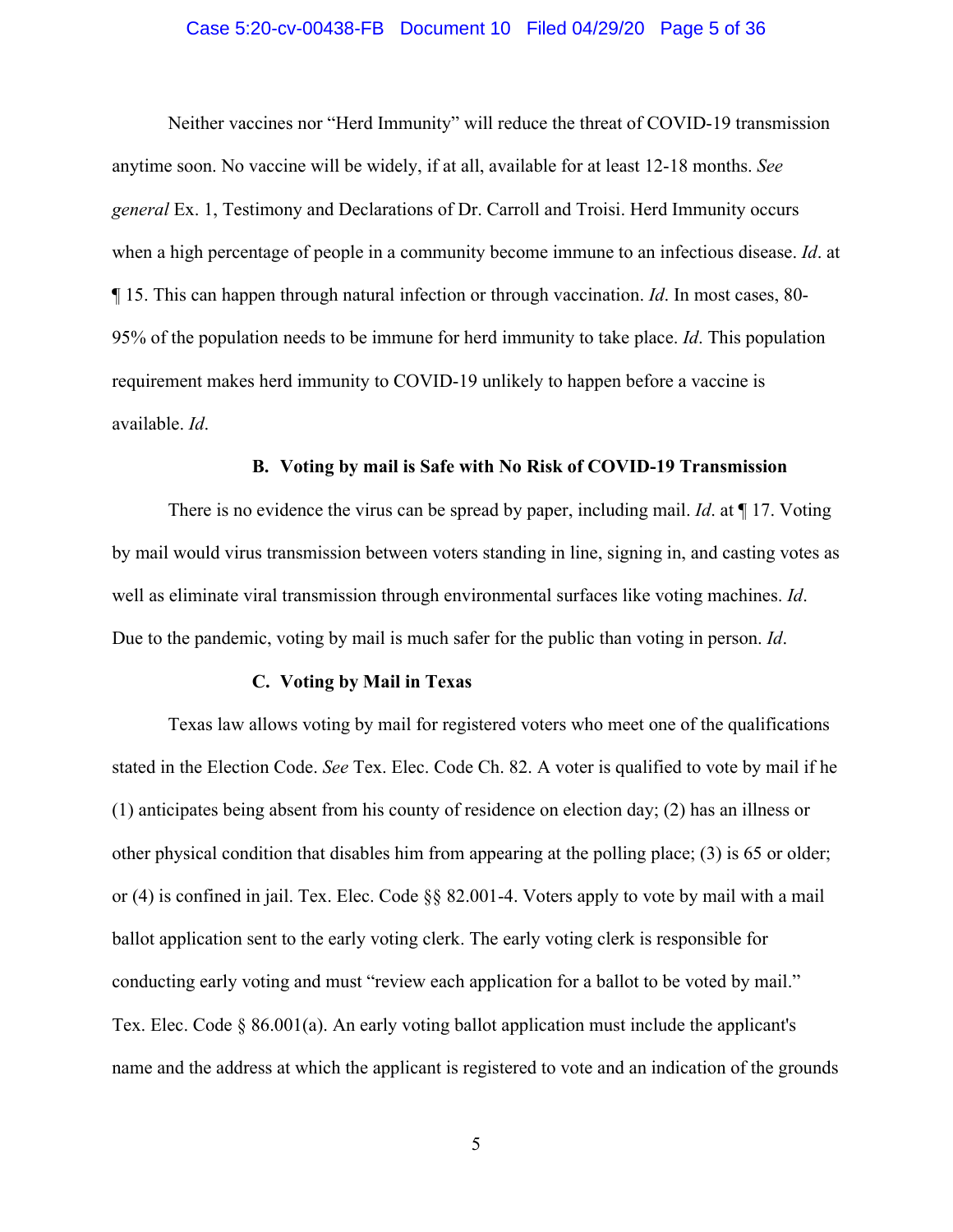## Case 5:20-cv-00438-FB Document 10 Filed 04/29/20 Page 6 of 36

for eligibility for voting by mail. Tex. Elec. Code § 84.002. Mail ballot applications are certified by the applicant that "the information given in this application is true, and I understand that giving false information in this application is a crime." Tex. Elec. Code  $\S$  84.011. It is a crime to "knowingly provide false information on an application for ballot by mail." Tex. Elec. Code § 84.0041.

If the clerk determines the applicant is entitled to vote by mail, the clerk shall provide the voter a ballot by mail. Tex. Elec. Code § 86.001. If the voter is not entitled to vote by mail, the clerk shall reject the application and give notice to the applicant. *Id.* A rejected applicant is not entitled to vote by mail. *Id*. July 3 is the deadline for an early voting clerk to receive an application to vote by mail for the upcoming July 14, 2020 Democratic Party Run off. Tex. Elec. Code  $\S$  84.007 (c). Mail ballots are expected to start being sent to voters in response to their request, on May 24, 2020. Thousands of vote by mail applications are pouring in now.

#### **D. The Parties**

The Texas Democratic Party ("TDP" or "the Party") is a political party formed under the Texas Election Code. The TDP is the canvassing authority for many of the imminent run-off elections to be held on July 14, 2020. The election of July 14 is, in part, to determine runoff elections and therefore award the Democratic Party Nominations to those who prevail. TDP is the political home to millions of Texas voters and thousands of Texas' elected officials. The TDP expends resources to try to help its eligible voters vote by mail. TDP is injured by the uncertainty of the laws associated with voting by mail because of the expenditure of financial resources used to help its members vote by mail, and the potential disfranchisement of its members. TDP is harmed by the state forcing it to award its nominations in an un-democratic process.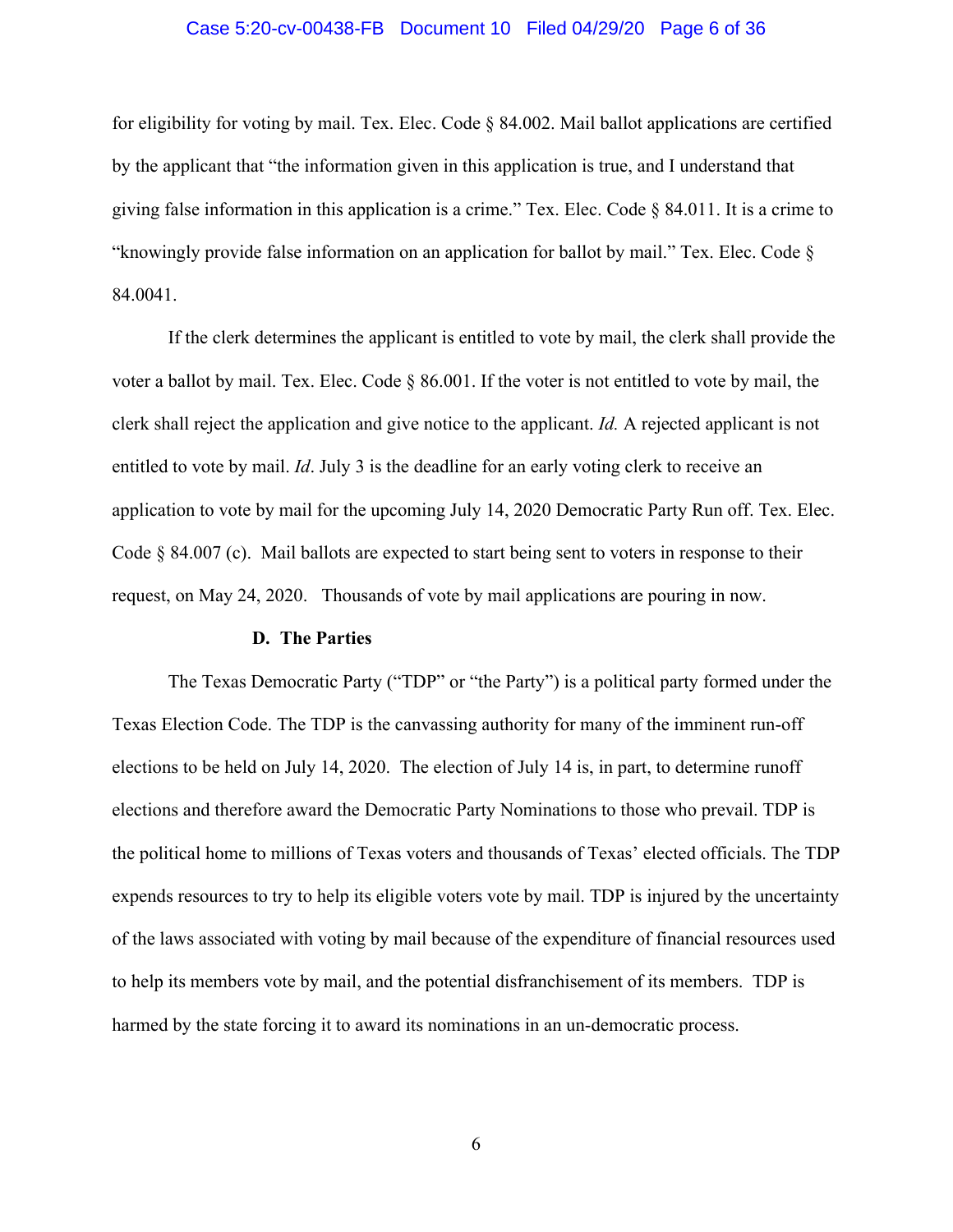## Case 5:20-cv-00438-FB Document 10 Filed 04/29/20 Page 7 of 36

Gilberto Hinojosa is the elected Chair of the TDP. He is one of the administrators of the upcoming run-off elections for the Texas Democratic Party. He is the head of the canvassing authority for the July run-off elections and is the leader of the Party by and through his statutory and rule-based powers. Chair Hinojosa is also a registered voter in Texas. Chair Hinojosa is injured by the Defendants, because of the uncertainty of Texas law's regarding qualifications to vote by mail.

Joseph Daniel Cascino is a Travis County voter, who voted in Democratic primary election on March 3, 2020. He intends to vote by mail in the upcoming run-off elections and general elections. He is not 65 years of age. He intends to be in Travis County during the early vote period and Election Day. He has not been deemed physically disabled by any authority. He wishes to vote by mail because of the risk of transmission by COVID-19 at polling places.

Shanda Marie Sansing is a Travis County voter, who has voted in Democratic primary, run-off elections and general elections in the past. She intends to vote by mail in the upcoming run-off elections and general elections. She is not 65 years of age. She intends to be in Travis County during the early vote period and Election Day. She has not been deemed disabled by any authority. She wishes to vote by mail because of the risk of transmission by COVID-19 at polling places.

Brenda Li Garcia is a Bexar County voter, who has voted in Democratic primary, run-off elections and general elections in the past. She intends to vote by mail in the upcoming run-off elections and general elections. She is not 65 years of age or older. She intends to be in Bexar County during the early vote period and Election Day. She has not been deemed disabled by any authority. She wishes to vote by mail because of the risk of transmission by COVID-19 at polling places.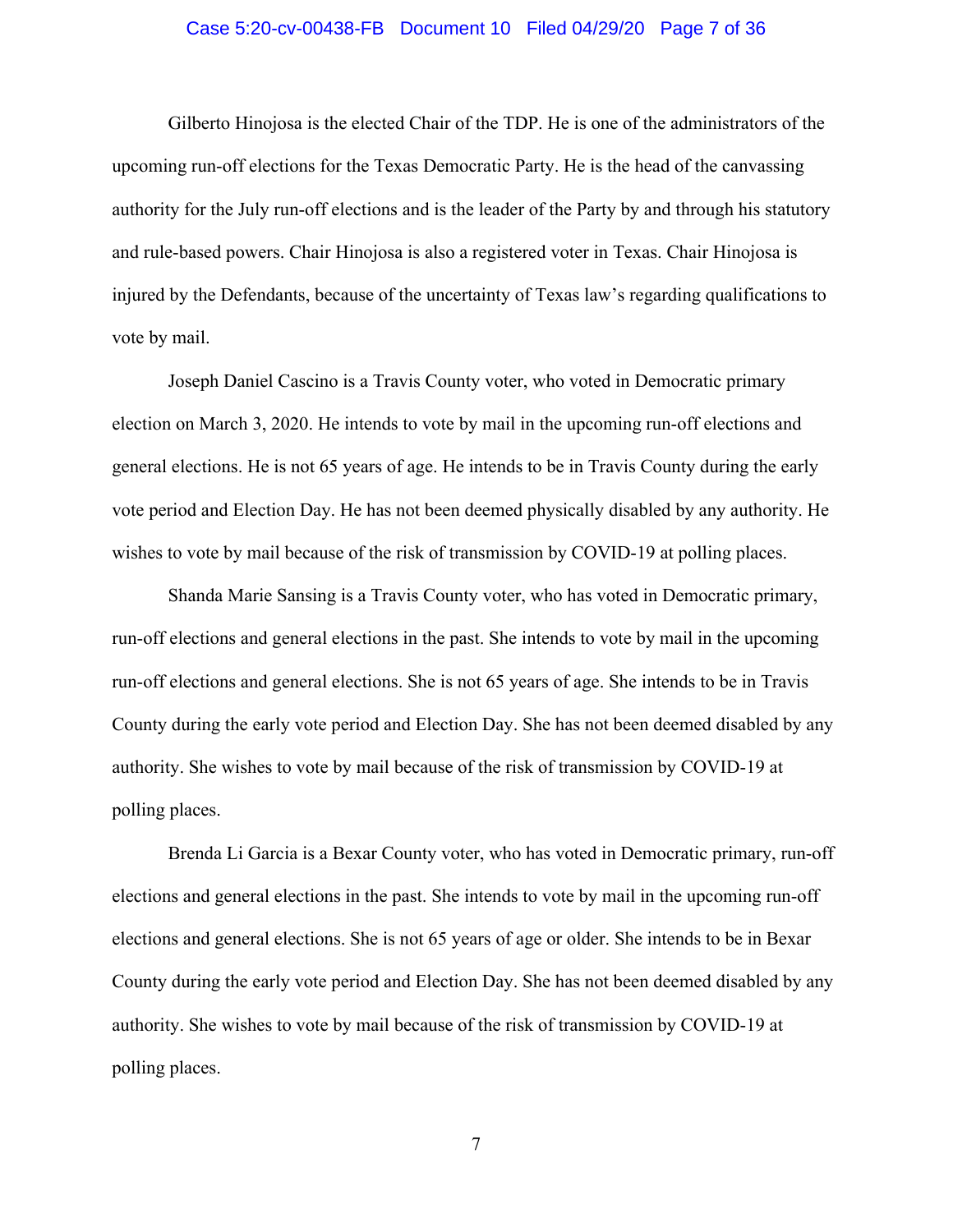## Case 5:20-cv-00438-FB Document 10 Filed 04/29/20 Page 8 of 36

The Honorable Gregg Abbott is the Governor of Texas and a defendant in this case. He is the chief executive officer in this State. Tex. Const. Art. IV § 1. Gov. Abbott has injured the plaintiffs by acting with discriminatory intent to make it much less likely that the plaintiffs will cast a vote in the upcoming elections during this pandemic.

The Honorable Ruth Hughs is the Secretary of State of Texas and its chief election officer. Tex. Elec. Code § 31.001. Secretary Hughes has injured the plaintiffs by creating a lack of clarity and probable lack of uniformity in application of the election laws relating to mail ballot eligibility throughout the State.

The Honorable Ken Paxton is the Attorney General of Texas and its chief legal officer. Tex. Const. Art. IV § 22. The Attorney General of Texas may investigate and assist local jurisdictions in prosecuting election-related crimes. Tex. Elec. Code §§ 273.001 (d); 273.002. Recently, General Paxton has issued a letter threatening "third parties [who] advise voters to apply for a mail-in ballot based solely on fear of contracting COVID-19, such activity could subject those third parties to criminal sanctions imposed by Election Code." General Paxton has created a lack of clarity and probable lack of uniformity in application of the election laws relating to mail ballot eligibility throughout the State. *Id*. General Paxton's letter also threatens U.S. citizens for exercising their Right to Vote.

The Honorable Dana DeBeauvoir is the Travis County Clerk. She is the early voting clerk for the upcoming run-off and general elections. Pursuant to the advice issued by General Abbott in his April 14, 2020 letter, Clerk DeBeauvoir may not issue mail ballots to voters seeking a mail ballot because of the physical risk of COVID-19. However, Clerk DeBeauvoir has also been ordered by a Texas district court to issue voters like the plaintiffs a mail ballot for this reason.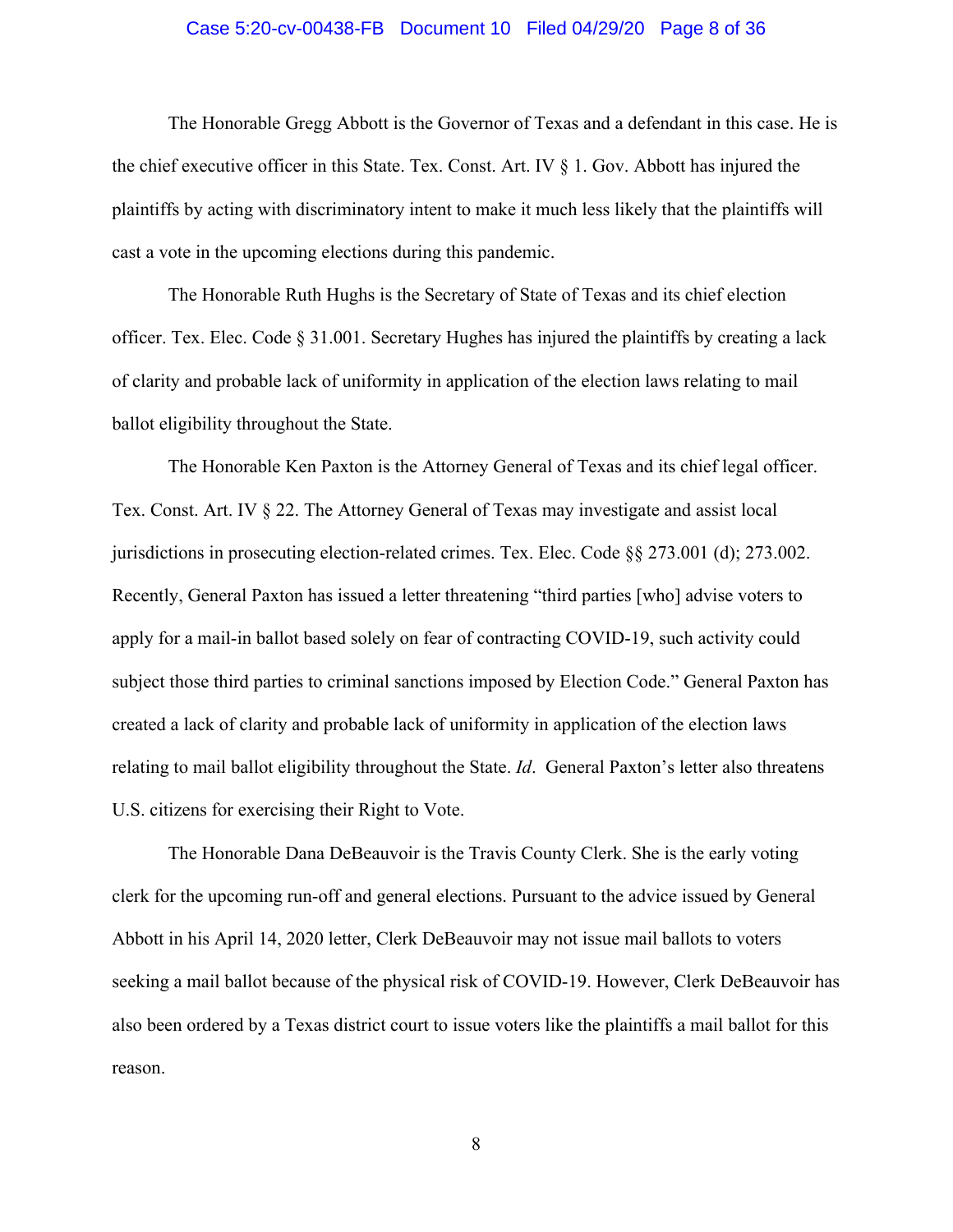## Case 5:20-cv-00438-FB Document 10 Filed 04/29/20 Page 9 of 36

Ms. Jacquelyn Callanen is the elections administrator for Bexar County. She is the administrator of the run-off and general elections in Bexar County. She is the early voting clerk that will grant or deny mail ballots to applicants in the coming elections.

## **E. Election Officials Need Clarity to Prepare for Imminent Elections**

Governor Abbot has set both the date of the special election for Senate District 14 in Bastrop and Travis County and the Democratic Primary Run-Off election in all 254 Counties on July 14, 2020. During the primary or for the November General Election state election law requires all ballot information be complete by 74 days before the election. During that time, clerks must do all of the following:

- proof ballot submissions, order races appropriately, merge with many jurisdictions appearing on the ballot;
- work with ballot companies to lay out for printing multiple ballot styles;
- program ballot scanners, controllers, and related technology;
- prepare ballot carriers for vote by mail applications and returned ballots for the use of signature verification committees and ballot boards;
- hire election workers for polling locations, early voting locations, and central counting;
- train all workers;
- determine polling locations for election day and early voting, negotiate contracts with locations;
- manage payroll issues of dozens to thousands of temporary workers; and,
- manage delivering and picking up equipment while keeping it secure and free from tampering before, during and after the polling locations open and close.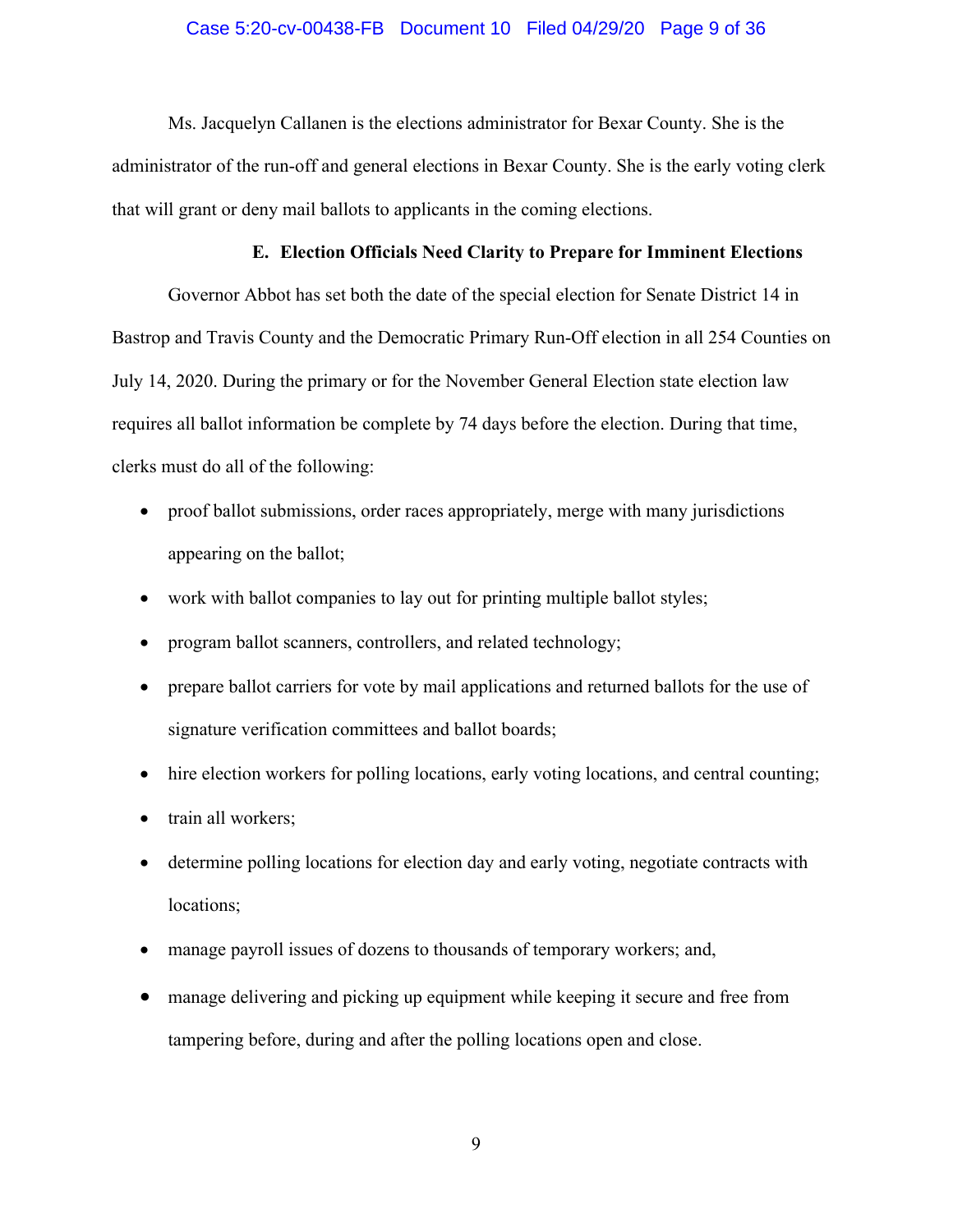#### Case 5:20-cv-00438-FB Document 10 Filed 04/29/20 Page 10 of 36

*Id.* Most election clerks and election administrators will need at least 74 days to complete these tasks. 74 days from July 14, 2020 is May 1, 2020.

#### **F. Sequence of Events Since the Outbreak in Texas**

By mid-March, Texas had more than 30 confirmed cases of COVID-19 located in multiple counties. On March 13, 2020, Governor Abbott declared that COVID-19 poses an imminent threat of disaster. On March 19, 2020, Dr. John W. Hellerstadt, Commissioner of the Department of State Health Services declared a state of public health disaster. The disaster demanded that people not gather in groups larger than 10 members and limit social contact with others by social distancing or staying six feet apart. On March 19, 2020, the Governor closed schools temporarily. He also closed bars and restaurants, food courts, gyms and massage parlors. On April 27, 2020, Governor Abbott issued a new order that purports to open the state's business affairs, in "phases." The Governor has indicated that case testing will be monitored and that if and when cases begin to increase, the opening will be slowed and/or reversed. Dr. Deborah Leah Birx, the Coronavirus Response Coordinator for the White House Coronavirus Task Force, has stated that "social distancing will be with us through the summer to really ensure that we protect one another as we move through these phases."[4](#page-9-0)

While addressing the pandemic, the state orders referenced above made no effort to protect the votes of millions of Texans during this pandemic. An advisory issued by the Secretary of State's Office instructed counties to begin preparing for larger than normal vote by mail while also giving guidance to local officials to seek court orders, as appropriate, to adjust election procedures. In order to seek clarity of the requirements of state law, some of these Plaintiffs sought declaratory and injunctive relief in Texas district court in Travis County. T*exas* 

<span id="page-9-0"></span><sup>4</sup> [https://www.washingtonpost.com/politics/social-distancing-could-last-months-white-house-coronavirus](https://www.washingtonpost.com/politics/social-distancing-could-last-months-white-house-coronavirus-coordinator-says/2020/04/26/ad8d2f84-87de-11ea-8ac1-bfb250876b7a_story.html)[coordinator-says/2020/04/26/ad8d2f84-87de-11ea-8ac1-bfb250876b7a\\_story.html](https://www.washingtonpost.com/politics/social-distancing-could-last-months-white-house-coronavirus-coordinator-says/2020/04/26/ad8d2f84-87de-11ea-8ac1-bfb250876b7a_story.html)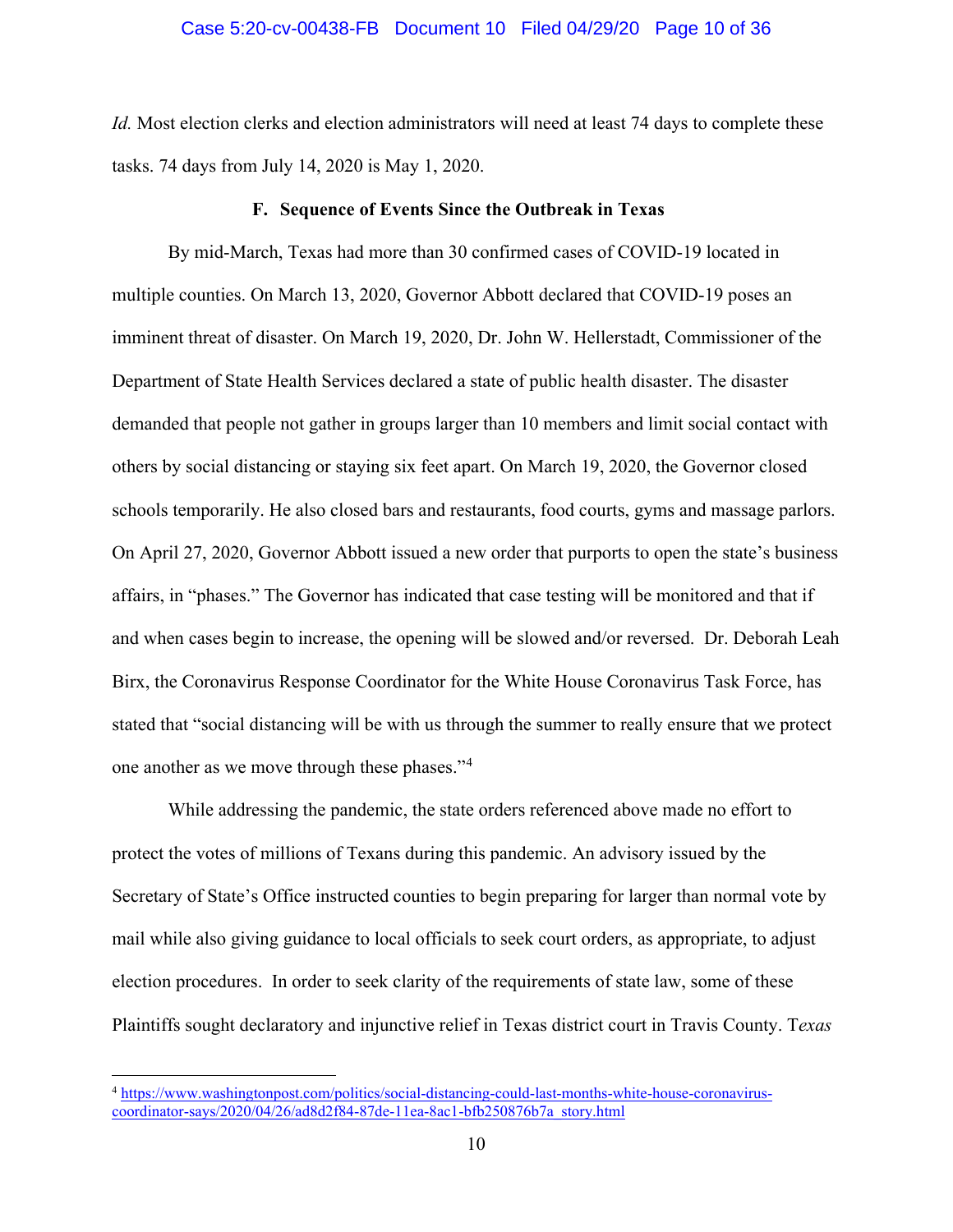### Case 5:20-cv-00438-FB Document 10 Filed 04/29/20 Page 11 of 36

*Democratic Party, et al. v. DeBeauvoir, et al., No. D-1-GN-20-001610 (201<sup>st</sup> Dist. Ct., Travis* Cnty., Tex. filed March 20, 2020).<sup>[5](#page-10-0)</sup> Texas intervened and asserted a plea to the jurisdiction based on standing, ripeness, and sovereign immunity. Ironically, Texas argued in its Plea to the Jurisdiction that vote by mail administration is a county level decision.<sup>[6](#page-10-1)</sup> On April 15, the state court heard the plaintiffs' temporary injunction motion and Texas' plea to the jurisdiction. The state court verbally announced the denial of the plea to the jurisdiction and the granting of the temporary injunction.

In response to the order, the Attorney General made public a letter he had sent to the Chair of the House Committee on Elections of the Texas House of Representatives. In the letter, General Paxton gave a non-official, advisory opinion regarding whether or not the risk of transmission of COVID-19 would entitle Texas voters to cast a mail-in ballot. "We conclude that, based on the plain language of the relevant statutory text, fear of contracting COVID-19 unaccompanied by a qualifying sickness or physical condition does not constitute a disability under the Election Code for purposes of receiving a ballot by mail." It did so, literally in defiance of a judicial order being announced.

Making it clear that Texas would not be bound by the state district court's ruling, General Paxton stated:

"I am disappointed that the district court ignored the plain text of the Texas Election Code to allow perfectly healthy voters *to take advantage of special protections made available to Texans with actual illness or disabilities.* This unlawful expansion of mail-in voting will only serve to undermine the security and integrity of our elections and to facilitate fraud. Mail ballots based on disability are specifically reserved for those who are legitimately ill and cannot vote in-person without needing assistance or jeopardizing their health. Fear of contracting

<span id="page-10-0"></span><sup>5</sup> Initially, the State of Texas was also sued. After being sued, Texas made it clear that it believed that the state court did not have jurisdiction to consider the filed claims against the State. Responding to Texas' belief, the plaintiffs non-suited their claims against Texas on March 25, 2020. 6 Exhibit 15.

<span id="page-10-1"></span>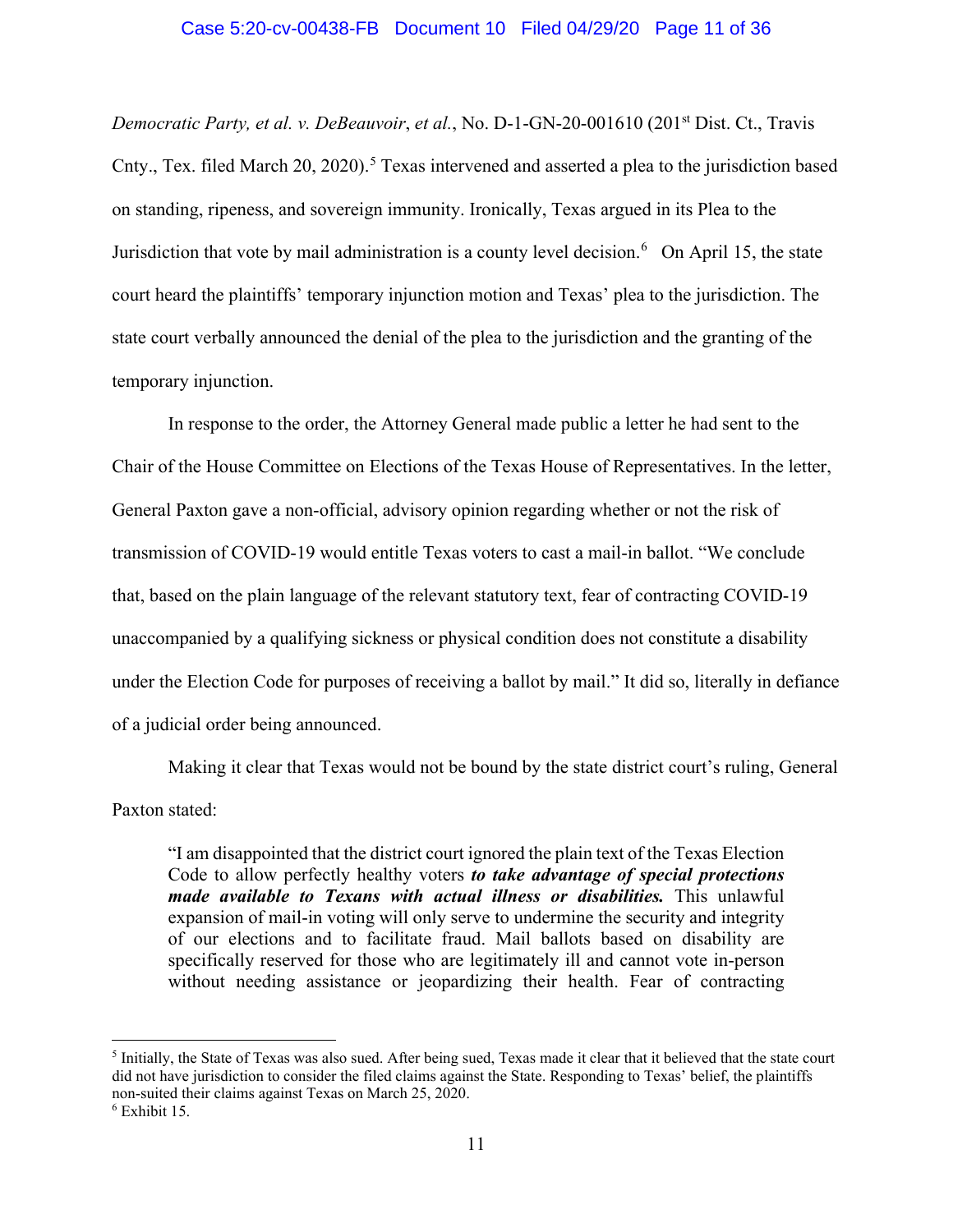## Case 5:20-cv-00438-FB Document 10 Filed 04/29/20 Page 12 of 36

COVID-19 does not amount to a sickness or physical condition as required by state law."

This statement and the actions of the State have added to the terrible uncertainty that voters and early voting clerks face in administering upcoming elections. As of April 25, 2020, Texas has 23,[7](#page-11-0)73 reported cases of COVID-19.<sup>7</sup>

To make matters worse, Attorney General Paxton threatened political speech by TDP and other political actors in the state. "To the extent third parties advise voters to apply for a mail-in ballot based solely on fear of contracting COVID-19, such activity could subject those third parties to criminal sanctions imposed by Election Code section 84.0041." The public statements and actions of the Attorney General reveal that voters should have a reasonable fear that they will be prosecuted. Given the public statements by General Paxton and his track record, a voter would reasonably fear that he or she would face criminal sanction if he or she checks the disability box on a mail ballot application because of the need to avoid the potential contraction of the virus. *Id*.

### **G. Texas is a Large, Diverse State Whose Voters Need Protection**

As of July 1, 2019, there are 28,995,881 Texans.. People over the age of 65 are 12.6% of the population or about 3,653,481 people. Children below the age of 18 are 25.8% of the population or 7,480,937 people. Texans between age of 18 and 65 are 61.6% of the population or 17,861,463 people. On January 23, 2020, the Secretary of State announced that Texas had set a new state record of registered voters with 16,106,984 registered voters. *Id*.

<span id="page-11-0"></span><sup>7</sup> TEXAS DEPARTMENT OF STATE HEALTH SERVICES*,*

<https://txdshs.maps.arcgis.com/apps/opsdashboard/index.html#/ed483ecd702b4298ab01e8b9cafc8b83> (last visited April 25, 2020).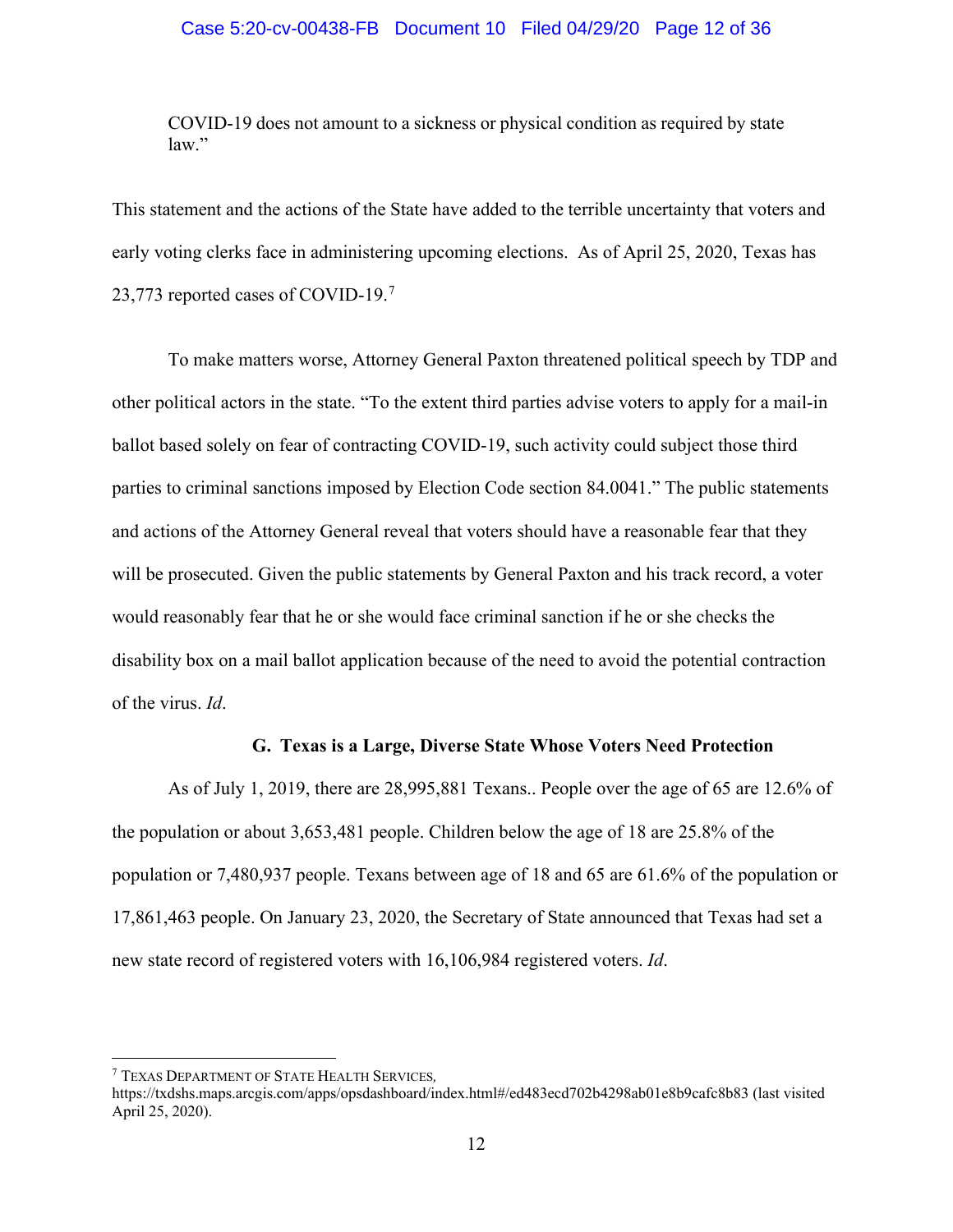#### Case 5:20-cv-00438-FB Document 10 Filed 04/29/20 Page 13 of 36

Texas is a racially diverse state. U.S. Census data show that Anglos make up 41.5% of

the population. These demographic trends are shown in the following tables.

**Table 1 – Texas Racial Demographic Totals & Percentages** 

| Demographic      | Percentage | Number     |
|------------------|------------|------------|
| Anglo            | 41.5%      | 12,033,290 |
| Latino           | 39.6%      | 11,482,368 |
| African American | 12.8%      | 3,711,472  |
| Asian American   | $5.2\%$    | 1,507,785  |

**Table 2 – Number of Texans by Age & Race (July 1, 2018)**

| Age                     | Total      | Anglo      | Latino     | African   | Asian     | Other   |
|-------------------------|------------|------------|------------|-----------|-----------|---------|
|                         |            |            |            | American  | American  |         |
| Children                | 7,350,017  | 2,298,822  | 3,618,258  | 859,927   | 315,789   | 257,221 |
| (under 18)              |            |            |            |           |           |         |
| Voting Age              | 17,714,919 | 7,419,262  | 6,829,660  | 2,200,787 | 936,019   | 329,191 |
| $(18 - 65)$             |            |            |            |           |           |         |
| Elderly                 | 3,637,307  | 2,290,219  | 840,003    | 334,258   | 130,091   | 42,736  |
| $(65 \text{ or older})$ |            |            |            |           |           |         |
| <b>Totals</b>           | 28,702,243 | 12,008,303 | 11,287,921 | 3,394,972 | 1,381,899 | 629,148 |

62.9% of Texans who are 65 years of age or older are Anglos. The average age of all Texas Anglos is 41.5 years old. Anglos are only 41.8% of Texans 18 to 65 years of age. Elderly Anglos outnumber elderly Latinos nearly 3 to 1. Elderly Anglos outnumber elderly African Americans nearly 7 to 1.

Election regulations and prosecutions that have the effect of burdening the right to vote based on the voter's age, necessarily has a racially discriminatory impact.

Elections in Texas are racially polarized in all or nearly all levels of state elections. The Anglo majority statewide votes as a bloc against the minority preferred candidate. Minority voters vote as a bloc for their preferred candidates. Anglos vote in sufficiently large numbers and in concert to defeat the minority-preferred candidate most of the time. Texas campaigns have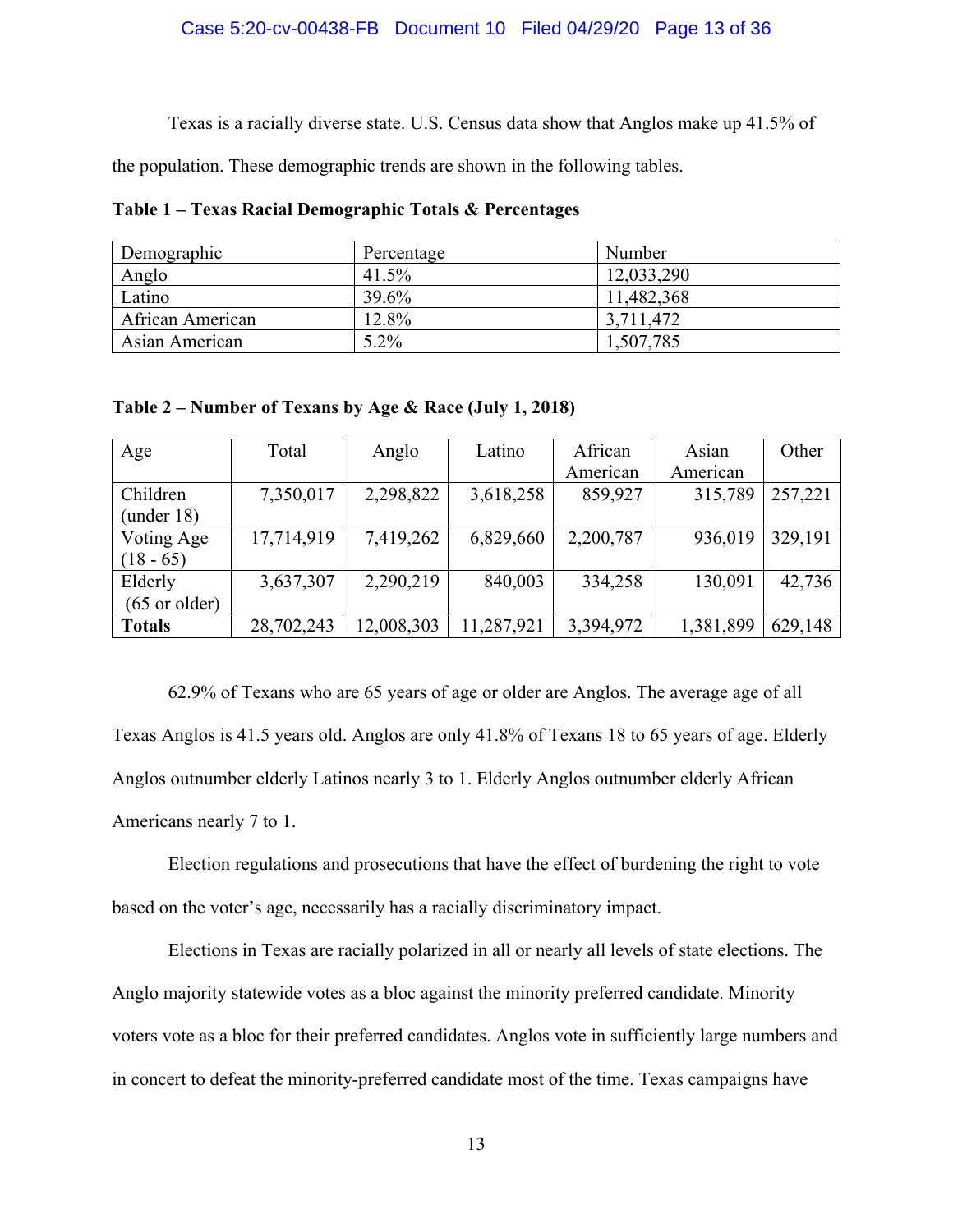#### Case 5:20-cv-00438-FB Document 10 Filed 04/29/20 Page 14 of 36

been typified by racial appeals and minority-preferred candidates are rarely, if ever, successful. Socio-economic disparities exist in Texas that impact the ability of the minority community to influence state officials, state elections and state policy. Elected officials are not responsive to the needs of the minority community. Finally, Texas has long and despicable history of disfranchisement and racial discrimination.*.*

## **II. Preliminary Injunction**

In order to secure a preliminary injunction, a plaintiff must establish the following four elements: (1) a substantial likelihood of success on the merits, (2) a substantial threat of irreparable injury if the injunction is not issued, (3) that the threatened injury if the injunction is denied outweighs any harm that will result if the injunction is granted, and (4) that the grant of an injunction will not disserve the public interest. *Byrum v. Landreth*, 566 F.3d 442, 445 (5th Cir. 2009).

## **Plaintiff has Established a Likelihood of Success on the Merits**

The Plaintiff seeks a preliminary injunction pursuant to its as-applied claims relating to: (1) the 26th Amendment of the U.S. Constitution; (2) vagueness in violation of the "Due Process" clause of the  $5<sup>th</sup>$  and  $14<sup>th</sup>$  Amendment; (3) voter intimidation in violation of 52 U.S.C. § 10307(b); and (4) the First Amendment of the U.S. Constitution.

## **A. Plaintiffs will Succeed on their 26th Amendment Claim[8](#page-13-0)**

Plaintiffs are likely to prevail on their claim that the Attorney General's interpretation of state election law discriminates against young voters on account of age, in violation of the

<span id="page-13-0"></span> $8$  Plaintiffs seek a preliminary injunction on the as-applied  $26<sup>th</sup>$  Amendment claim. To the extent that the state is purporting, in these pandemic circumstances, to apply different voting burdens based on the voter's age, that condition does not comply with the  $26<sup>th</sup>$  Amendment. Plaintiffs also claim that the  $26<sup>th</sup>$  Amendment prohibits limiting vote by mail by age, even when not under pandemic circumstances but such a claim is preserved for a final trial on the merits.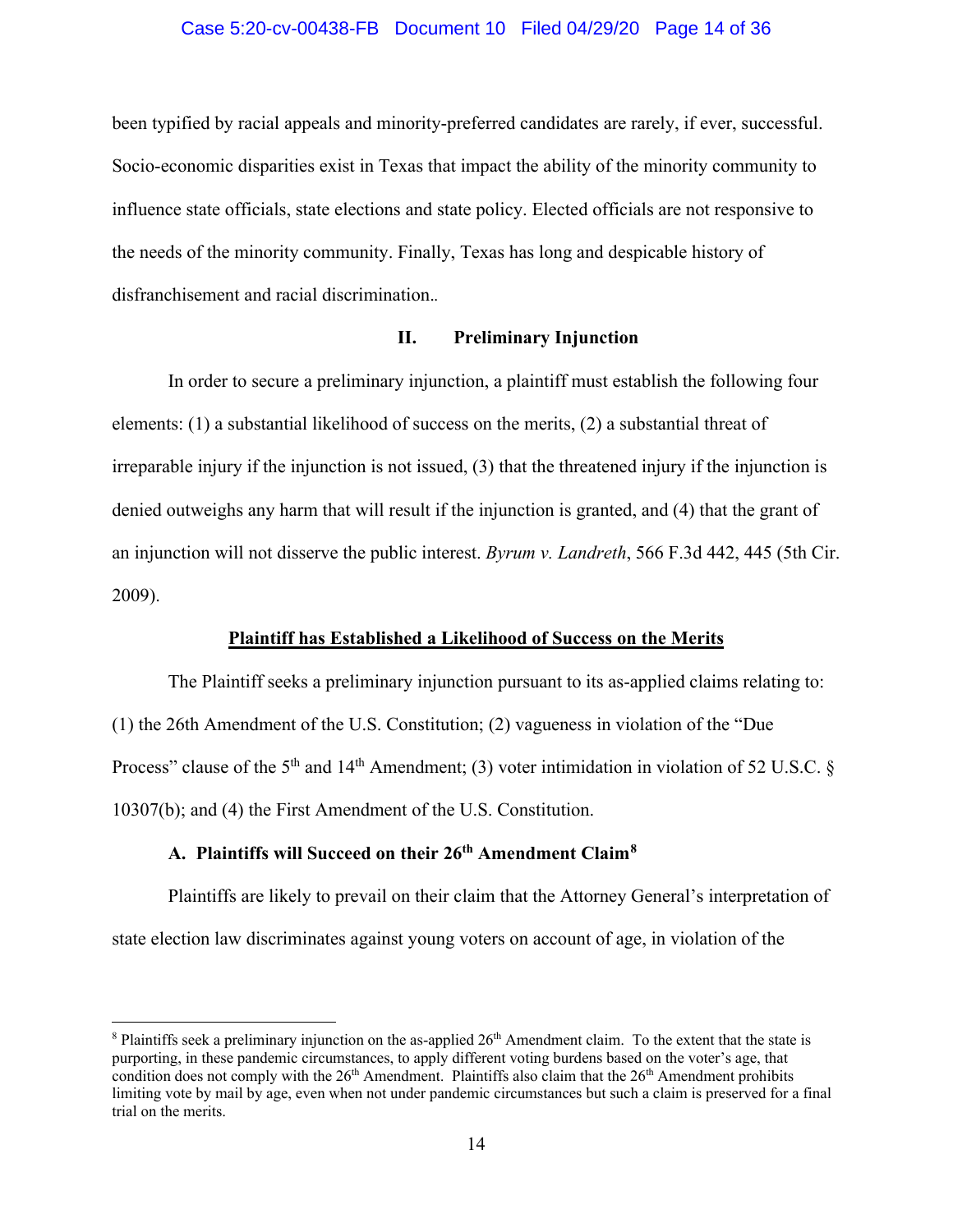## Case 5:20-cv-00438-FB Document 10 Filed 04/29/20 Page 15 of 36

Twenty-Sixth Amendment. The Twenty-Sixth Amendment forbids abridging or denying the voting rights of young voters by singling them out for disparate treatment. *See Jolicoeur v. Mihaly*, 5 Cal.3d 565, 575 (1971); *see also Ownby v. Dies*, 337 F. Supp. 38, 39 (E.D. Tex. 1971) (holding Twenty-Sixth Amendment violated by statute that required heightened standard for individuals under 21 to establish residency for voting); *U.S. v. Texas*, 445 F. Supp. 1245, 1257 (S.D. Tex. 1978). The Twenty-Sixth Amendment tracks language of the Fifteenth, which forbids intentional efforts to deny or abridge the right to vote on account of race. *Compare* U.S. Const. Amend. XXVI, with U.S. Const. Amend. XV.

#### **i. Paxton's interpretation of Tex. Elec. Code § 82.003 Fails Strict Scrutiny**

Claims under the Twenty-Sixth Amendment must be evaluated by this court under strict scrutiny, and Tex. Elec. Code §§ 82.003 is *prima facie* discriminatory. *See U.S. v. State of Tex.*, 445 F. Supp. 1245,126 (S.D. Tex. 1978), *aff'd sub nom. Symm v. United States,* 439 U.S. 1105 (1979) (When determining whether the Whatley registrar violated the Twenty-Six Amendment, the Court found that "before that right [to vote] can be restricted, the purpose of the restriction and the assertedly overriding interests served by it must meet close constitutional scrutiny.") It is precedent of the Supreme Court to apply strict scrutiny to a statute or practice that is "patently discriminatory on its face." *Lynch v. Donnelly,* 465 U.S. 668, 687 n. 13 (1984). Under strict scrutiny analysis, the burden is on the State to justify that its policy, statute, or decision is narrowly tailored to serve a compelling state interest. *See League of United Latin Am. Citizens v. Perry,* 548 U.S. 399, 475 (2006).

Texas' election law cannot meet this standard. Texas' law discriminates on its face against younger voters by creating two classes of voters: those 65 or older and are able to access absentee ballots and those under 65, who generally cannot. While the state Court has ruled that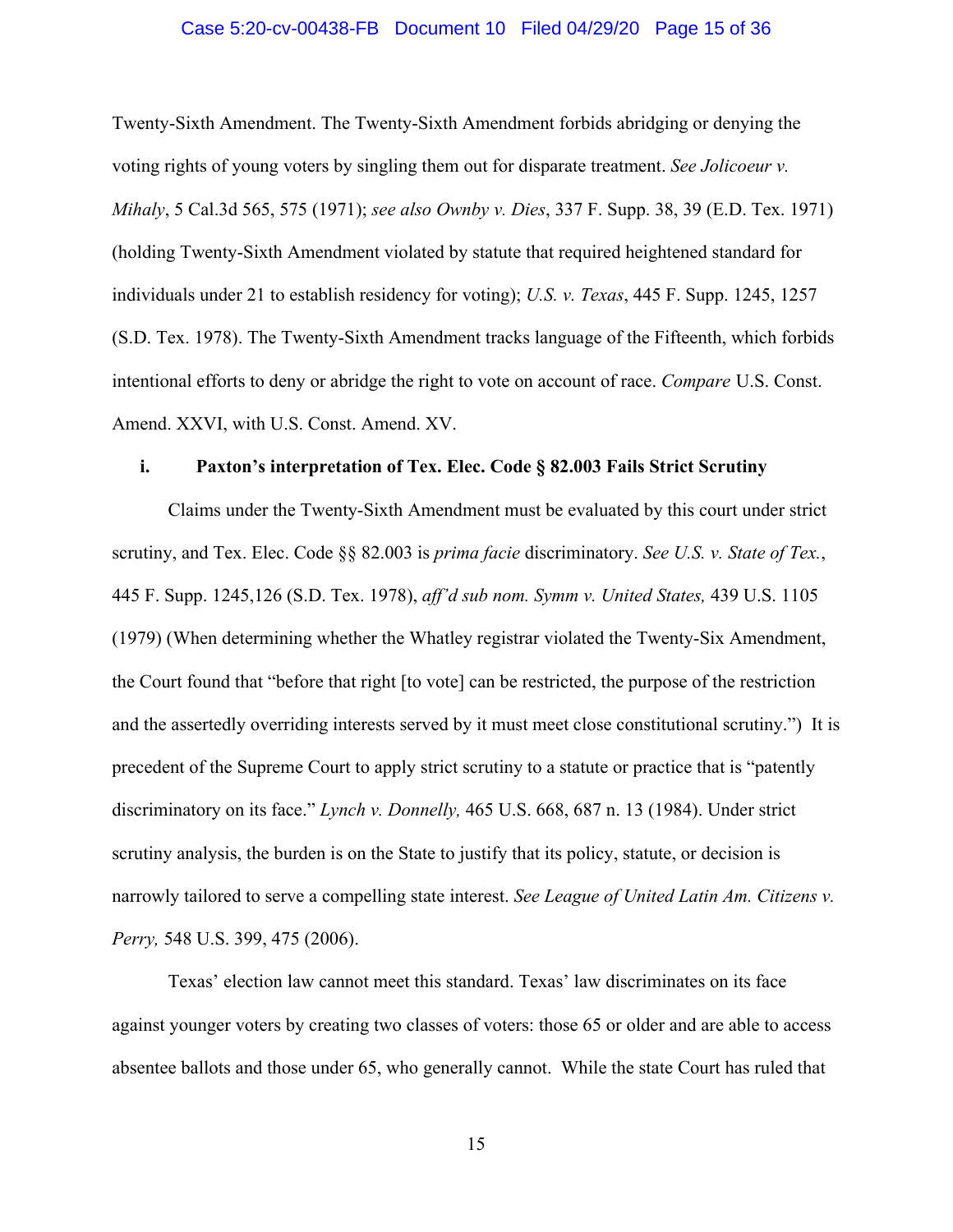## Case 5:20-cv-00438-FB Document 10 Filed 04/29/20 Page 16 of 36

under age 65 voters can use the disability exemption to vote absentee, the Attorney General has threatened to prosecute those who engage in this activity. Texas is unable to present a compelling state interest in this discrimination; there is no compelling interest in imposing arbitrary obstacles on voters on account of their age especially when the enacted state law does not clearly demand this result during this pandemic.

All voters are able to contract, spread, and die from the virus, not just the elderly and disabled. If Texas has any compelling state interest here, it is to allow all voters to use mail ballots to avoid the possibility of transmission of COVID-19.

A healthy 64-year-old and a healthy 65-year-old are both equally capable of going to the polls and being dangerously infected with the virus, but only one voter is able to use an absentee ballot because they are simply a year older. There is no discernable difference between these voters besides this one-year age difference.

Further, voters under the age of 65 represent a majority of the COVID-19 cases in Texas. As of April 25, 2020, the highest number of reported cases of COVID-19 in Texas are among 50-59-year-olds and 40-49-year-olds with 599 reported cases and 572 reported cases respectively. Exhibit 3.<sup>[9](#page-15-0)</sup> There are more reported cases of COVID-19 in Texas among 20-29year-olds than those of 65-75 years of age. *Id.* 20-29-year-olds comprise 426 cases, while those aged 65-74 make up only 354 reported cases in Texas. *Id.*

# **ii. Alternatively, Paxton's Interpretation is Unconstitutional Using the Test in** *Arlington Heights*

Alternatively, some federal courts have chosen to use the *Arlington Heights* framework to

access Twenty-Six Amendment claims. *See e.g. One Wis. Inst., Inc. v. Thomsen*, 198 F.Supp.3d

<span id="page-15-0"></span><sup>9</sup> TEXAS DEPARTMENT OF STATE HEALTH SERVICES*,*

<https://txdshs.maps.arcgis.com/apps/opsdashboard/index.html#/ed483ecd702b4298ab01e8b9cafc8b83> (last visited April 25, 2020).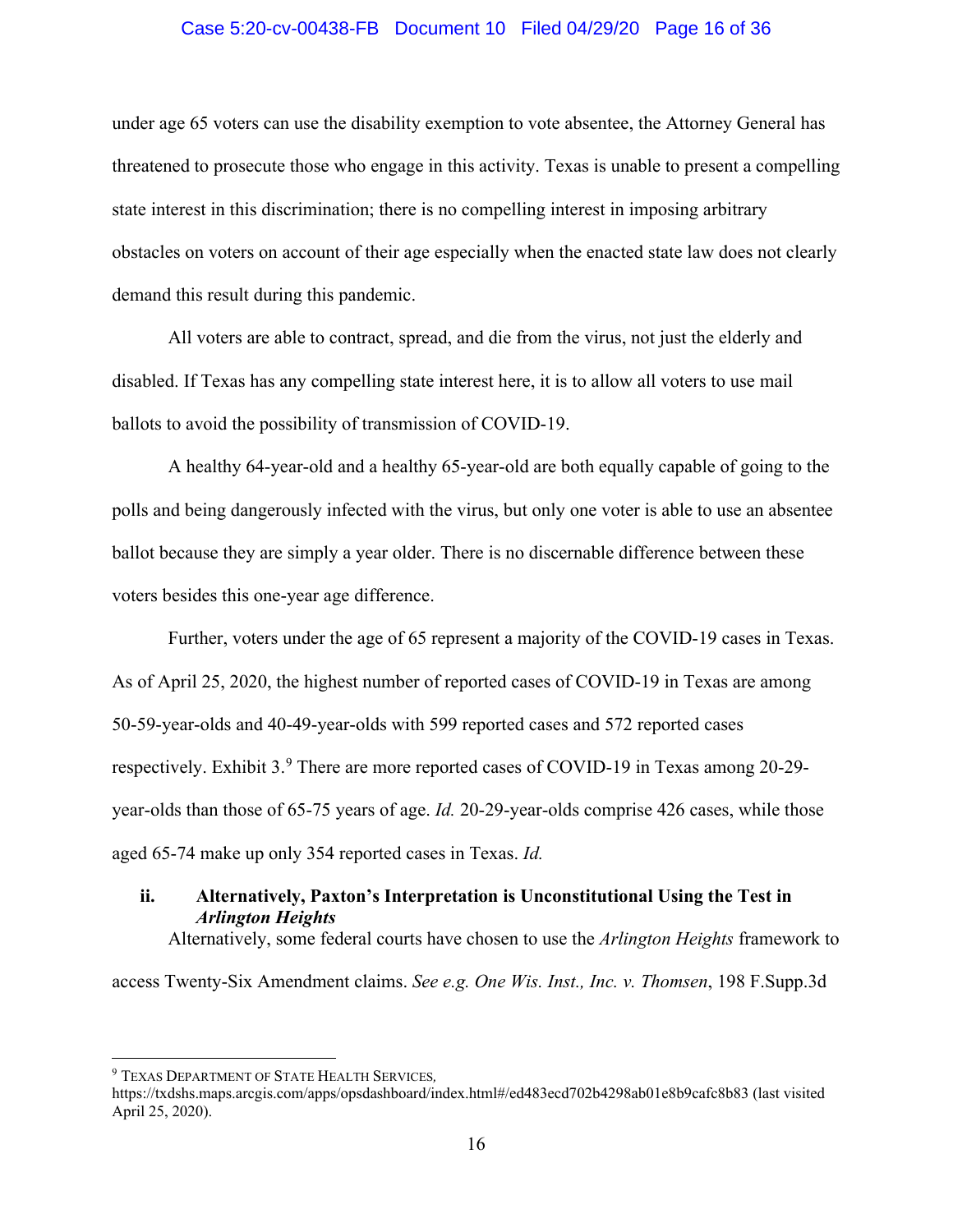### Case 5:20-cv-00438-FB Document 10 Filed 04/29/20 Page 17 of 36

896, 926 (W.D. Wis. 2016) (Finding that the Twenty-Sixth Amendment's text is "patterned on the Fifteenth Amendment ... suggest[ing] that Arlington Heights provides the appropriate framework."); *Lee v. Va, State Bd. of Election,* 188 F. Supp.3d 577, 609 )E.D. Va. 2016), aff'd, Lee 843 F. 3d 592 (4th Cir. 2016); *League of Women Voters of Fla. v. Detzner,* 314 F. Supp.3d 1205, 1221 (N.D. Fla 2018). The *Arlington Heights* framework is well-settled law, evaluating: (1) the impact of the official action and whether it bears more heavily on one group than another; (2) the historical background of the decision; (3) the specific sequences of events leading up to the decision challenged in the case, including departures from normal procedures in making decisions and substantive departure; and (4) contemporary statements made by the governmental body who created the official action. *See Vill. of Arlington Heights v. Metro. Hous. Dev. Corp.*, 429 U.S. 252 (1977).

Here the challenged action is two-fold. First, Paxton's interpretation of the law related to mail ballot eligibility in Texas is discriminatory to every voter under the age of 65 and untenable given the COVID-19 pandemic. Second, the official decision by the Attorney General to threaten to enforce that law in the most disenfranchising and severe manner possible, through criminal sanction, is strong evidence of invidious discrimination. All voters face significant risk of transmission of the novel coronavirus at polling locations. Texas' law has a disparate effect on younger voters because they will be unable to access mail ballots and are, therefore, forced to risk their lives, the lives of their loved ones, and the lives of the public at-large in order to vote. This risk is imminent and tangible. As seen in Wisconsin, several cases of COVID-19 have been directly linked to in-person voting.<sup>[10](#page-16-0)</sup> During the COVID-19 pandemic, Texas's refusal to extend

<span id="page-16-0"></span><sup>10</sup> Veronica Stracqualursi and Abby Phillip, *19 Coronavirus Cases Connected to Wisconsin Primary Election, State Health Official Says*, CNN (April 22, 2020), [https://www.cnn.com/2020/04/22/politics/wisconsin-april-7-election](https://www.cnn.com/2020/04/22/politics/wisconsin-april-7-election-coronavirus-cases/index.html)[coronavirus-cases/index.html.](https://www.cnn.com/2020/04/22/politics/wisconsin-april-7-election-coronavirus-cases/index.html)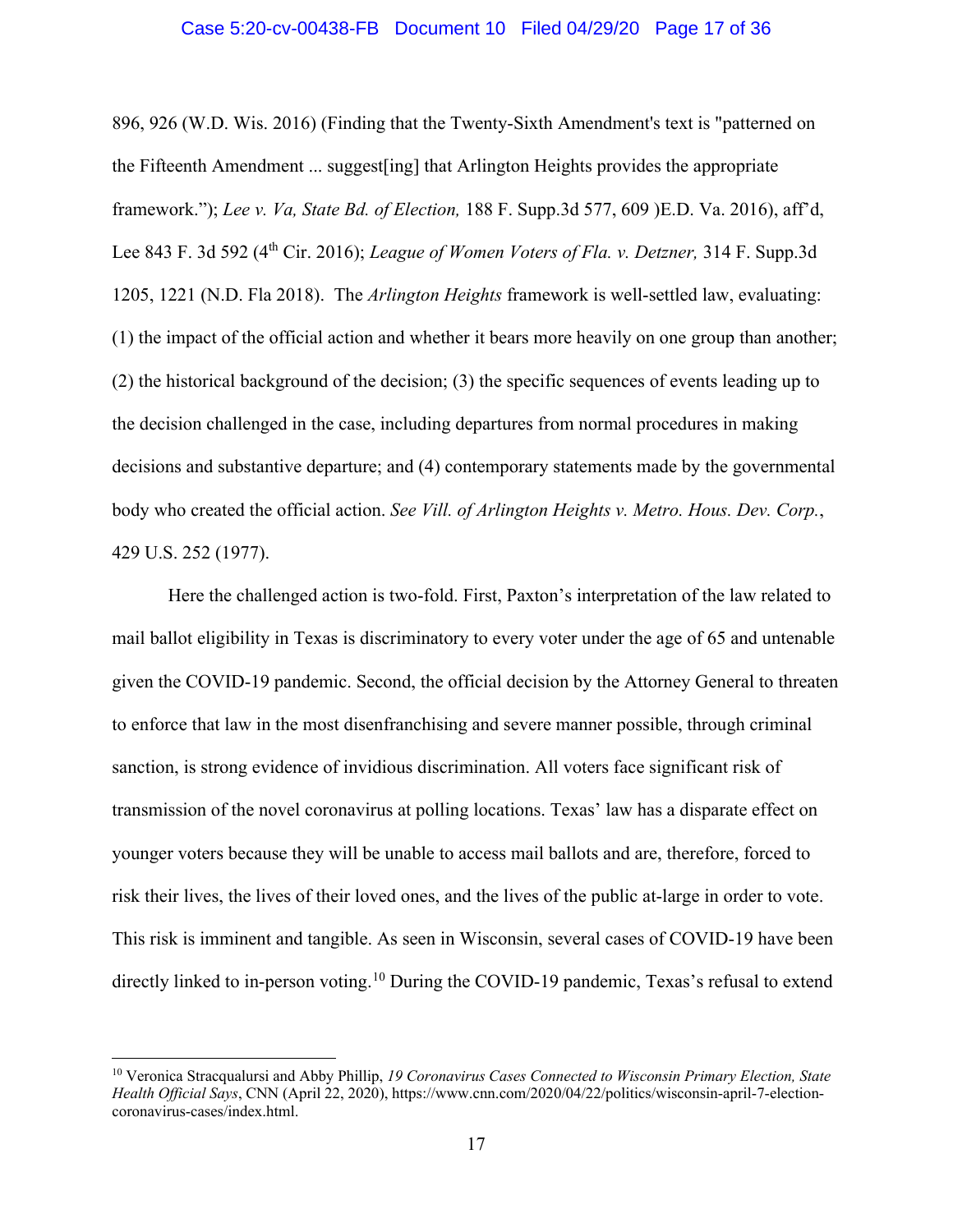## Case 5:20-cv-00438-FB Document 10 Filed 04/29/20 Page 18 of 36

access to mail ballots to younger voters would affirmatively disenfranchise hundreds of thousands of Texas voters simply because of their age. Of course, voters over the age of 65 will not face these same burdens on the right to vote; they are able to avoid crowded polling locations and cast their ballot from the safety of their homes. The application of the law in this manner absolutely "bears more heavily on one group" —an age group—"than another." *Arlington Heights* at 266.

There have also been significant departures from normal procedures resolving the meaning of state election law. In order to alleviate this discriminatory effect, some of the above plaintiffs brought suit against an election authority and obtained temporary relief from a state court, which held that all Texas voters are entitled to obtain a mail-in ballot because of the health risk involved in voting in person. Directly after voters were granted this relief, and in response to this relief, Attorney General Paxton issued an advisory, non-official opinion threatening to prosecute people and groups who complied with the state court ruling. He called the ruling an "unlawful expansion of mail-in voting." Further, he opined that to help or advise a voter to seek a mail-in ballot pursuant to this provision of the Election Code was a crime. Despite these opinions, he has taken no urgency in obtaining such a ruling from a higher court and instead, he threatens the public with criminal prosecution. These are abnormal departures from normal legal or policy procedure for multiple reasons. First, the Attorney General has no authority to offer an "informal letter of legal advice offered for the purpose of general guidance." The Attorney General rarely, if ever, "opine[s] through the formal opinion process on questions … that are the subject of pending litigation.". Second, it is uncommon that a modern Attorney General would threaten voters and voting groups explicitly for working to help lawful voters cast ballots in the safest manner possible. Finally, General Paxton circumvented the entire Texas judicial process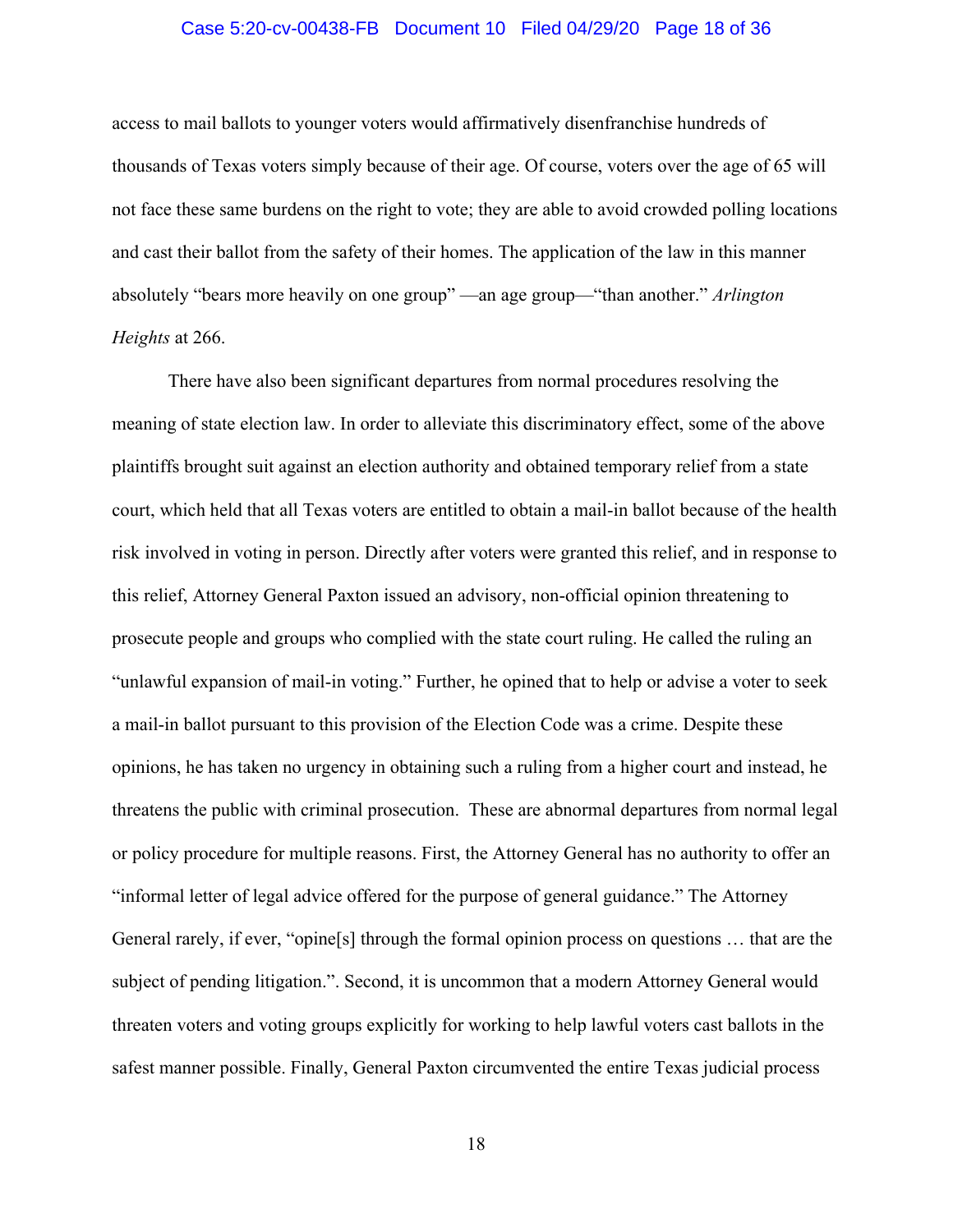#### Case 5:20-cv-00438-FB Document 10 Filed 04/29/20 Page 19 of 36

by announcing as the Court was ruling, that he would criminally prosecute voters in defiance of the emerging court order. The only legitimate course of action for the Attorney General to void a Texas court order is to allow the trial court to issue its order, appeal the order for a stay, and then proceed expeditiously on appeal to make the best case for the order to be overturned. Even if it is true that the state court order was automatically stayed by General Paxton's appeal, the order remained in effect for Travis County and other counties, cities, and school districts which are following it. General Paxton has followed no legal channel to curb this election activity. Instead, he disrespected the judicial process in order to chill voter's ability to access the ballot. These significant departures from normalcy were all in service of preventing legal, registered voters from casting ballots without exposing themselves to a deadly virus.

General Paxton offered a bizarre and unfounded rationale for this abnormal behavior, which only bolsters the notion that he intended his actions to disenfranchise voters. He stated that allowing Texans to vote by mail because of the risk of transmission of COVID-19 "will only serve to undermine the security and integrity of our elections and to facilitate fraud." These explanations are internally contradictory and irrational. Either mail-in balloting offers special protections for the aged and infirm or it is a vector for election fraud. It cannot be both.

Under the pandemic circumstances, Texas' age-based classification system for mail ballot eligibility bears more heavily on voters younger than 65 years of age. Even in this age of pandemic, Texas is undeterred in its aggressive intention to police mail ballot eligibility in the strictest possible way, with highest discriminatory effect. The state executive branch has shown no interest in complying with the rulings of its state judiciary and does not even bother to expeditiously overturn a ruling that at least part of the executive branch, evidently disagrees. As a result, hundreds of thousands if not millions of Texans must face the risk of possible criminal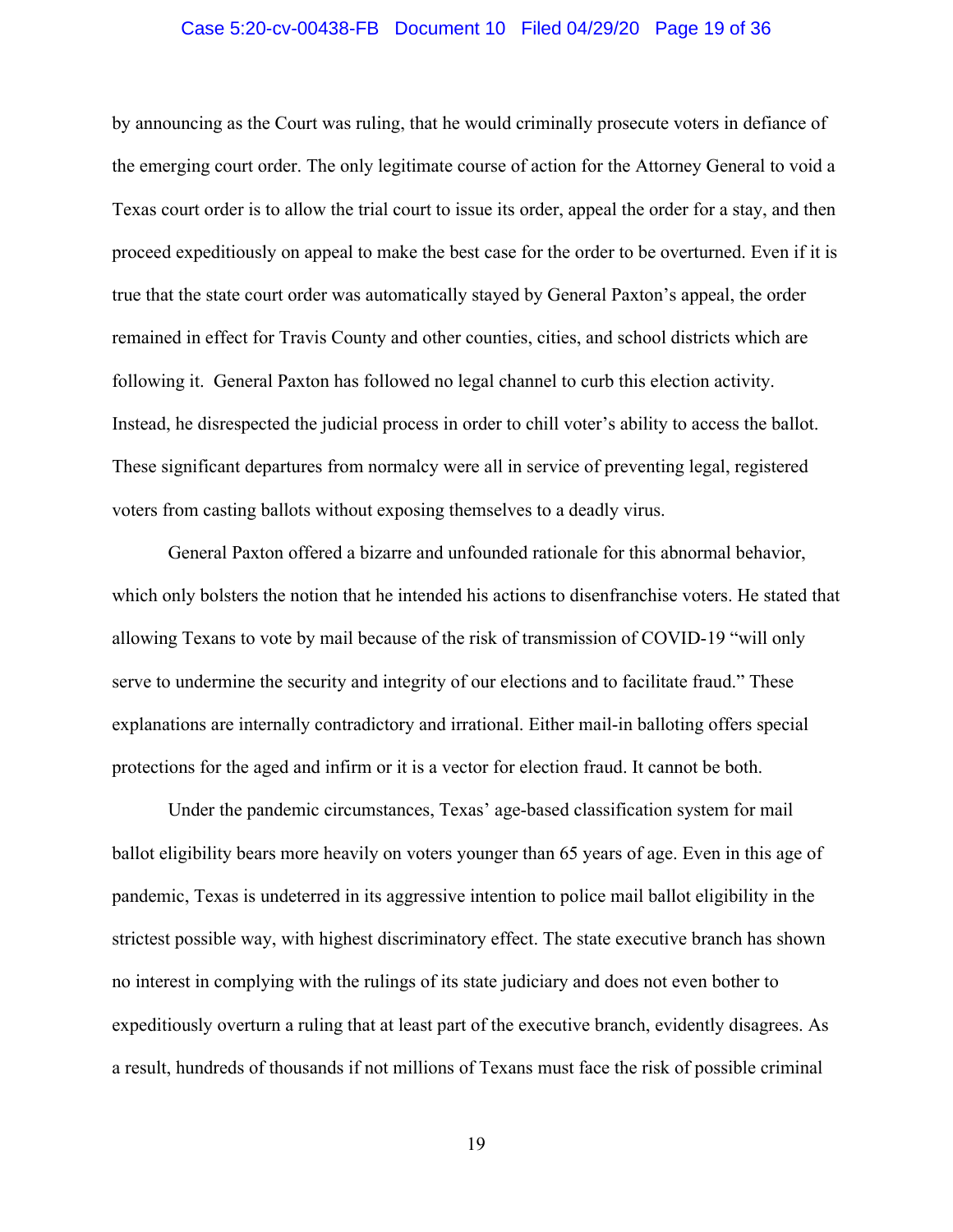#### Case 5:20-cv-00438-FB Document 10 Filed 04/29/20 Page 20 of 36

prosecution or submit to face life or death burdens because of the risk of transmission of COVID-19 at polling locations.

When in-person voting becomes physically dangerous, age-based restrictions on mail ballot eligibility become constitutionally unsound. "If a unanimous Senate, near-unanimous House of Representatives, and 38 ratifying states intended the Twenty-Sixth Amendment to have any teeth, then the Amendment must protect those blatant and 'unnecessary burdens and barriers' on young voters' rights." *League of Women Voters of Fl, Inc. v. Detzner,* 314 F. Supp. 3d 1205, 1223 (N.D. Fl July 24, 2018), *quoting Worden v. Mercer Cty. Bd. of Elections,* [61 N.J. 325,](https://www.leagle.com/cite/61%20N.J.%20325) 345 (1972). Here, the discrimination is a blatant and unnecessary barrier to younger voters, enforced simply because the State does not want these voters to access mail voting during a deadly pandemic. As such, the plaintiffs will prevail on their Twenty-Sixth Amendment claim.

## **B. The Plaintiffs Will Succeed on Their Denial of Free Speech Claim**

Paxton's letter opinion is presently harming core political speech. Indeed, the very letter he issued, threatens political speech with criminal prosecution. TDP, as well as other political actors, would be engaging in communications with voters concerning who is eligible to and how to vote by mail. Paxton has outwardly threatened to prosecute these communications but he has made no real effort to expeditiously settle the state law legal question of his interpretation of the state law. Even if he did, given the state's division of criminal and civil jurisdictions between its courts, it is unclear if a higher ruling in a civil case would give meaningful relief to people fearful of prosecution. At the same time, Paxton has argued that the vote by mail statutes are up to the county election administrators. These conditions are designed to prevent political speech and they have been effective at doing so.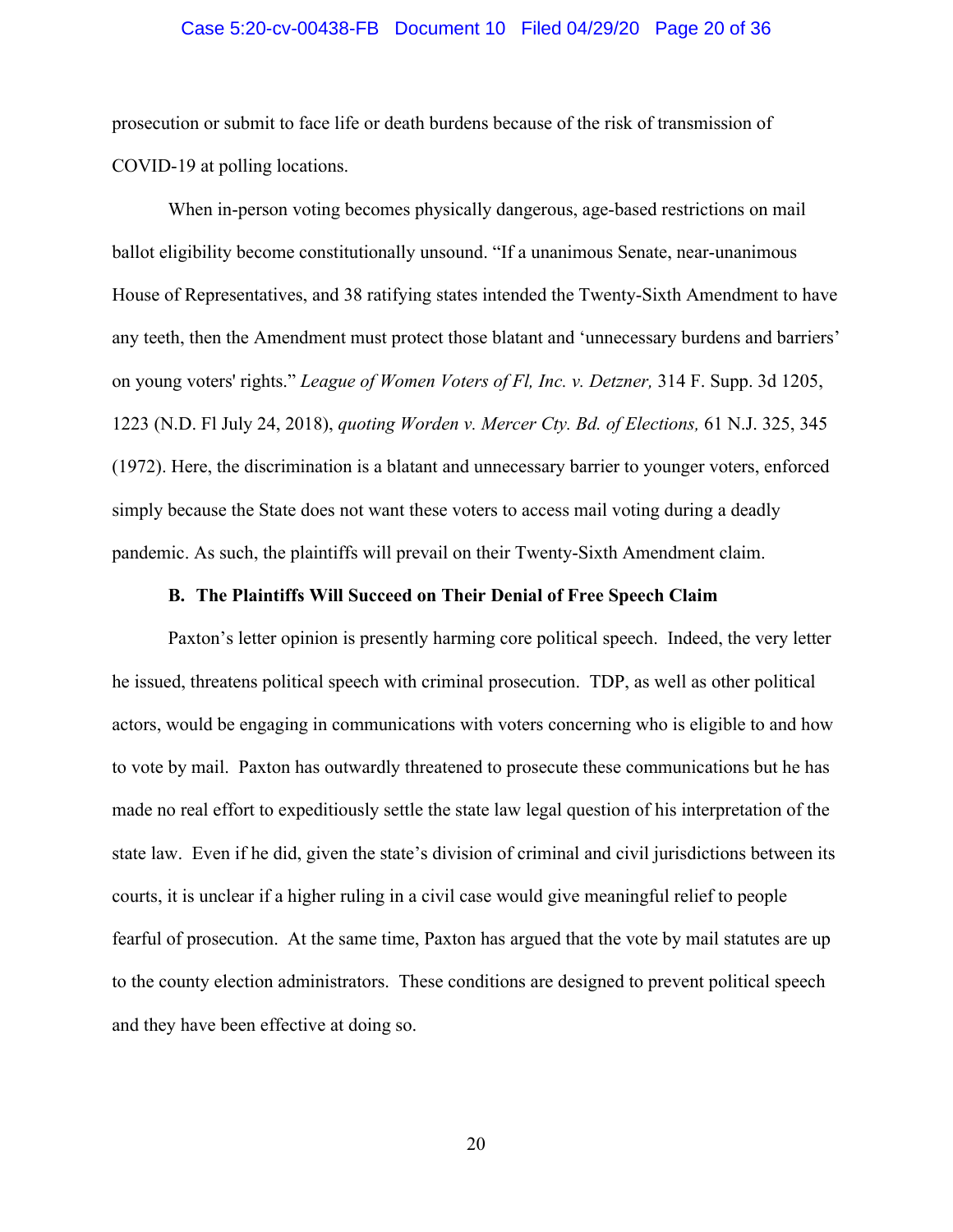#### Case 5:20-cv-00438-FB Document 10 Filed 04/29/20 Page 21 of 36

Voters also enjoy a "Right to Vote" as a form of political speech. This political speech is also harmed by Paxton's interpretation of Tex. Elec. Code §§ 82.001–4. It is widely recognized that political speech, including the right to vote, is strongly protected as a "core First Amendment activity." *League of Women Voters of Fl.,* 863 F. Supp.2d at 1158. When determining whether there has been a violation of this right, the court inquires as to (1) what sort of speech is at issue, and (2) how severe of a burden has been placed upon the speech. *See Burdick v. Takushi, 504 U.S.* 428, 433 (1992). Strict scrutiny is applied if the law "places a severe burden on fully protected speech and associational freedoms." *Lincoln Club of Orange County v. City of Irvine,* 292 F.3d 934, 938 (9th Cir. 2002).

First, the speech at issue here is the highest form of political expression, casting a vote. While the Supreme Court has applied a rational basis review to state laws prohibiting write-in voting, *Burdick,* 504 U.S. 428 (1992), the burden at issue in the present case is on the ability to cast a ballot at all. "[V]oting is of the most fundamental significance under our constitutional structure," meaning the speech at issue is undeniably fully protected First Amendment activity. *Illinois Bd. of Elections v. Socialist Workers Party*, 440 U.S. 173, 184 (1979). Second, the burden on this speech is heavy. Voters are, off and on, ordered to stay at home to avoid transmission of COVID-19. To go to the polls is to risk exposure and transmission of the deadly virus. Especially given the visibility of the fallout from the Wisconsin primary election, voters are deeply discouraged from emerging from their homes to participate in democracy. As voters face the choice between casting their ballot and paying the ultimate price, there can be no doubt that their political speech is heavily burdened. Because the speech at issue is fully protected First Amendment activity and the burden on this speech is heavy, the court should apply strict scrutiny. For the reasons stated under  $(A)(i)$  and  $(F)(i)$  of this Section, Tex. Elec. Code §§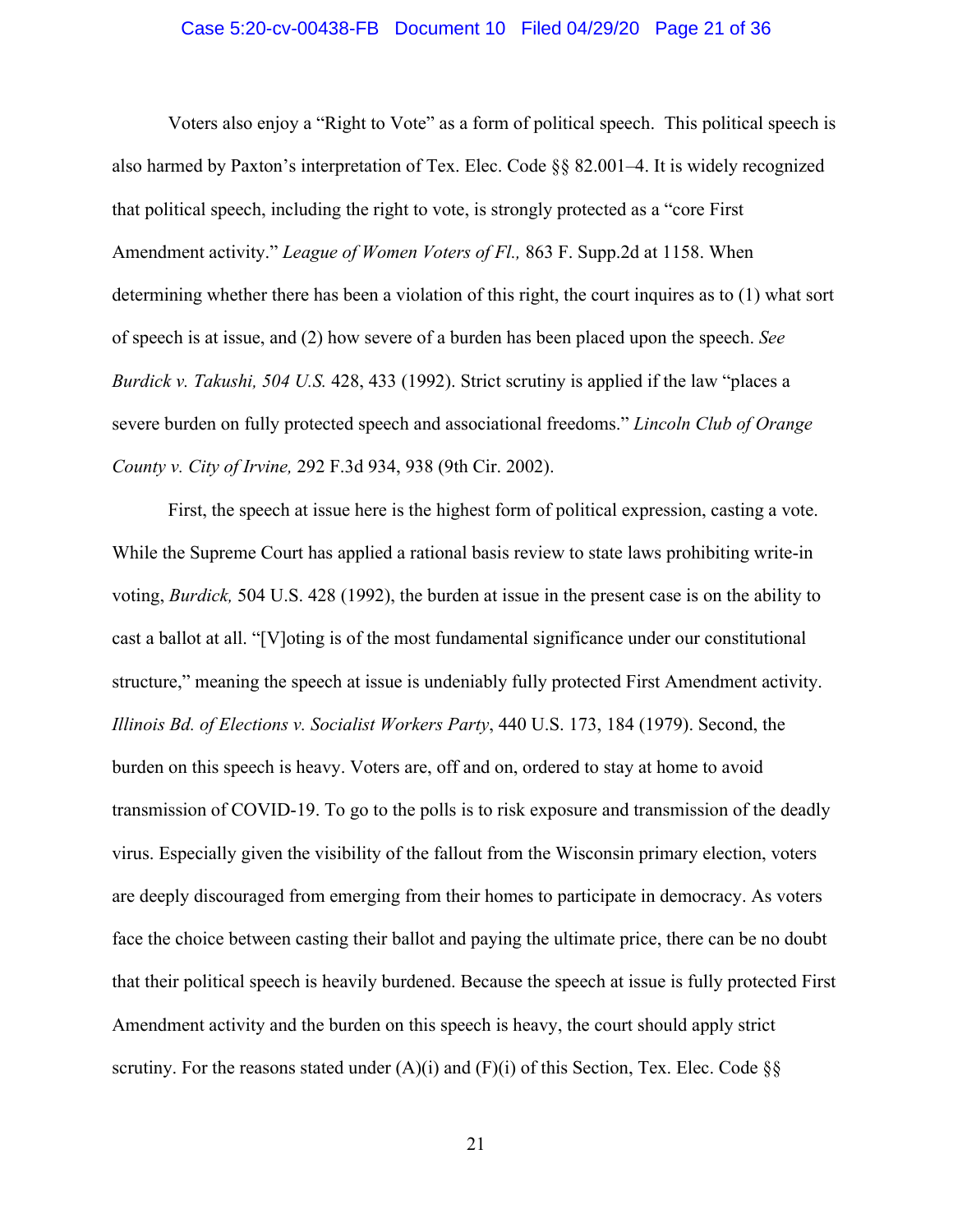#### Case 5:20-cv-00438-FB Document 10 Filed 04/29/20 Page 22 of 36

82.003–4 fails strict scrutiny; it is not narrowly tailored to serve compelling government interests. As such, plaintiffs are likely to succeed on their First Amendment claim.

#### **C. The Plaintiffs Will Succeed on their Void for Vagueness Claim**

TDP and some of these plaintiffs maintained in the state court proceeding that state law clearly allows all voters, regardless of age, to vote by mail because they have a disability based on the risk of transmission of COVID-19. A state court agreed that a plain reading of Texas election law. General Paxton evidently holds a different interpretation. These factual conditions result in an environment where the public cannot reasonably determine what state law allows. The consequences to this indeterminacy are dire. If voters seek a mail-in ballot, then General Paxton threatens prosecution. If they do not, they risk the spread of the virus in order to vote in person.

Texas law allows voters to vote by mail on account of a disability. Tex. Elec. Code §  $82.002(a)$ . Disability is defined as a physical condition that prevents the voter from appearing at the polling place on Election Day without a likelihood of injuring the voter's health. *Id*. According to Judge Sulak, this definition includes people who are social distancing because of COVID-19. Prior to the pandemic, General Paxton has advised that no specific definition of disability is required to be met in order to qualify to vote by mail. Op. Tex. Att'y Gen. No. KP-0009 (2015). General Paxton has also previously opined that a court-ruled sexual deviant under the age of 65 meets the definition of "disabled" under this statute. Op. Tex. Att'y Gen. No. KP-0149 (2017).

It is a basic principle of due process that a statutory provision ought to be voided for vagueness if its prohibitions are not clearly defined. Specifically, a statute is unconstitutionally vague under the Fourteenth Amendment if its terms "(1) 'fail to provide people of ordinary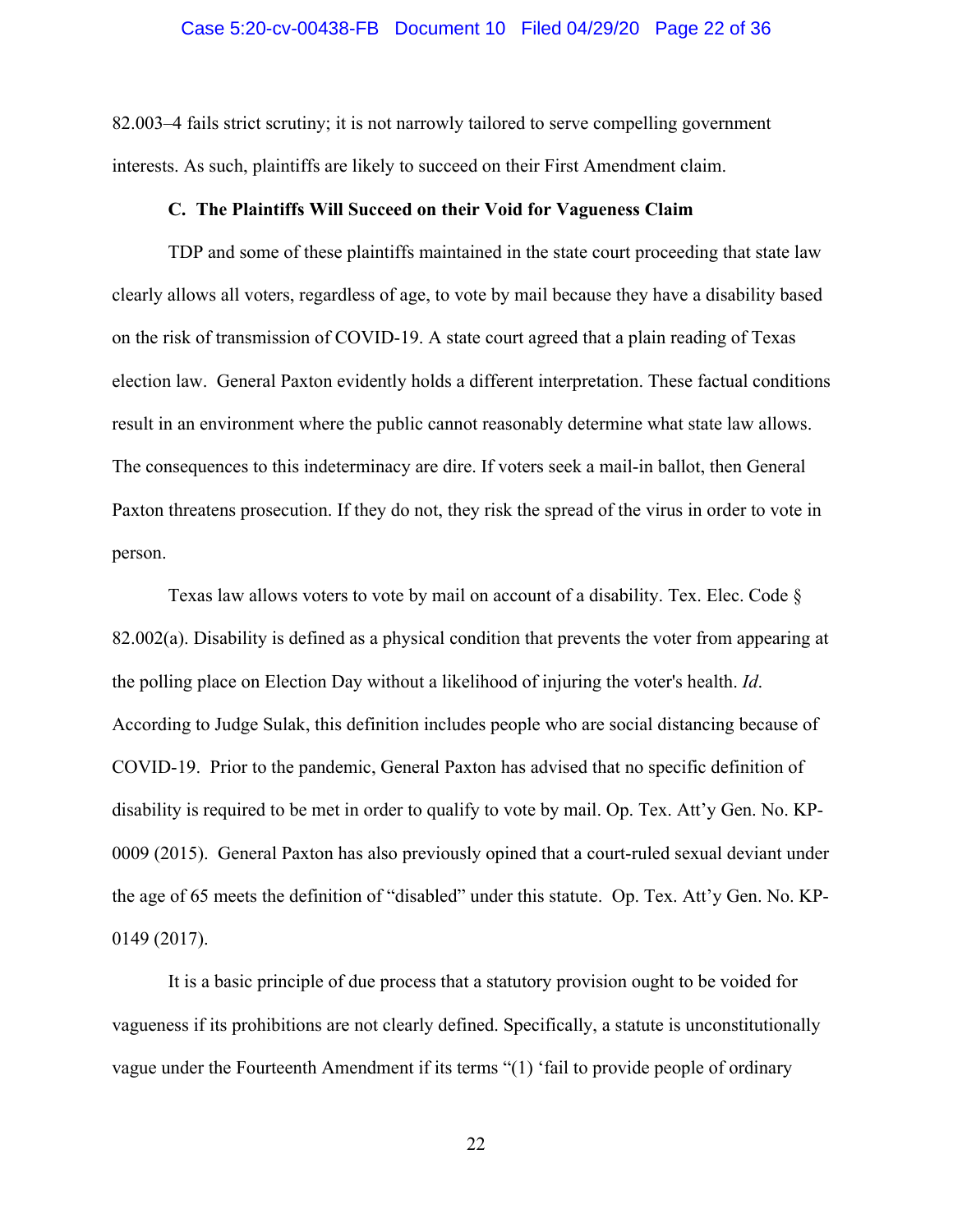#### Case 5:20-cv-00438-FB Document 10 Filed 04/29/20 Page 23 of 36

intelligence a reasonable opportunity to understand what conduct it prohibits' or (2) 'authorize or even encourage arbitrary and discriminatory enforcement.'" *Grayned v. City of Rockford*, 408 U.S. 104, 108–09, (1972); *Johnson v. United States*, 576 U.S. \_\_\_, 135 S.Ct. 2551, 2556-58, 192 L.Ed.2d 569 (2015); *Papachristou v. Jacksonville*, 405 U. S. 156, 162 (1972); *Kolender v. Lawson*, 461 U. S. 352, 357– 358 (1983). Importantly, when a vague statute infringes upon basic First Amendment freedoms, as does Tex. Elec. Code §§ 82.003–4, "'a more stringent vagueness test should apply.'" *Grayned*, 408 U.S. at 246. While civil enactments, as opposed to criminal ones, are subject to less strict vagueness standards, General Paxton has suggested that advocating for an expanded definition of disability in relation to obtaining a mail-in ballot "could subject … parties to criminal sanctions." Exh. 7; *See e.g. Hoffman Estates v. Flipside, Hoffman Estates, Inc.*, 455 U. S. 489, 498–499 (1982). If criminal prosecution hinges on the definition of disability in the Election Code, that weighs in favor of a higher vagueness standard because "the consequences of imprecision are … severe." *Hoffman* at 498-499.

Paxton's interpretation leaves Tex. Elec. Code § 82.001–4 as vague because it is not clear which voters qualify to vote by mail under its provisions. According to these statutes, a voter is qualified to vote by mail if he (1) anticipates being absent from his county of residence on election day; (2) has an illness or other physical condition that disables him from appearing at the polling place; (3) is 65 or older; or (4) is confined in jail. Tex. Elec. Code §§ 82.001–4. More specifically, condition (2) is met when "the voter has a sickness or physical condition that prevents the voter from appearing at the polling place on election day without a likelihood of needing personal assistance or of injuring the voter's health." Tex. Elec. Code  $\S 82.002(a)$ . There are two operative parts to this definition. First, the voter must have "a sickness or physical condition." Second, this condition requires the voter to determine whether voting in person has a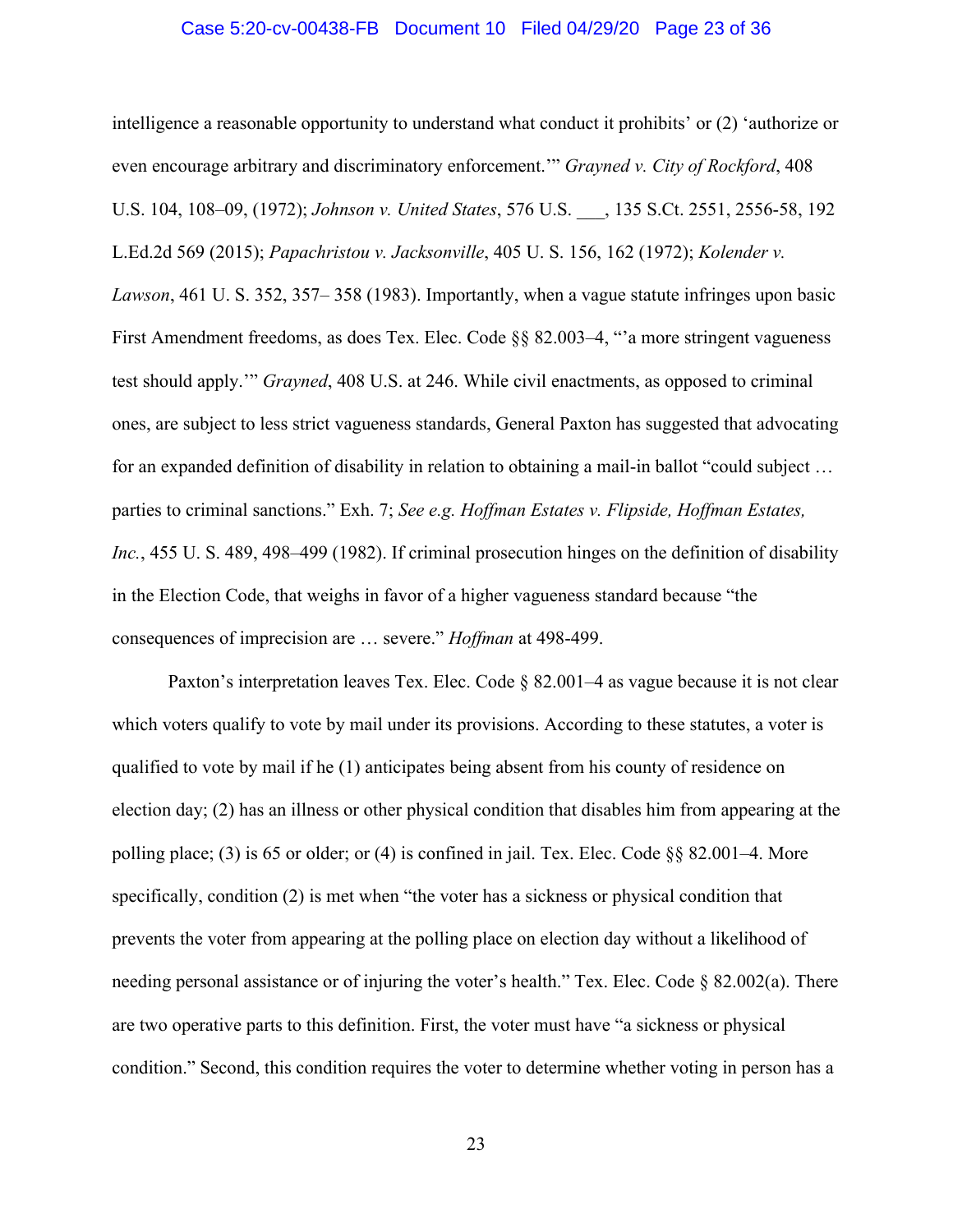## Case 5:20-cv-00438-FB Document 10 Filed 04/29/20 Page 24 of 36

likelihood of injuring the voter's health. Both parts are impermissibly vague. A voter might reasonably consider susceptibility to a deadly virus as a "physical condition" and contraction of that virus has a likelihood an injury to their health.

General Paxton interpreted the statute differently. For instance, he chooses to define "condition" as "an illness or other medical problem". (citing the New Oxford Am. Dictionary 1341(3d ed. 2010)). The Legislature cannot have intended to define condition as "a sickness or medical problem" because that would be duplicative of other parts of the statute (i.e., "sickness" would appear twice).<sup>[11](#page-23-0)</sup> General Paxton also stated that "mental or emotional condition[s]" do not qualify a voter to vote by mail. This would preclude voters suffering from severe post-traumatic stress disorder or agoraphobia (fear of being in public and/or crowds) from qualifying for a mailin ballot. (This new interpretation also undermines that entire rationale Paxton gave in his official AG Opinion finding that sexual deviants can vote because of their mental condition.) General Paxton's construction of the statute is implausible both because it results in surplus language in the statute and because it is hardly consistent with its plain meaning. Yet these multiple constructions (coupled with Paxton's threat of prosecution) lend substantial vagueness as to what voters qualify to vote by mail under its provisions.

Even the statute under which General Paxton proclaimed voters and third parties might be prosecuted is impermissibly vague. General Paxton threatened these parties with prosecution under Tex. Elec. Code  $\S$  84.0041. Tex. Elec. Code  $\S$  84.0041 provides that a person commits an offense if the person "(1) knowingly provides false information on an application for ballot by mail;" or "(2) intentionally causes false information to be provided on an application for ballot

<span id="page-23-0"></span><sup>&</sup>lt;sup>11</sup> It also would mean that "likely confinement for childbirth" would have been considered "a sickness or medical problem" by the Legislature. See Tex. Elec. Code § 82.002 (b). Pregnancy is neither a sickness nor medical problem, so it cannot be that the statute was meant to only authorize voters suffering from some physical malady to access mail voting.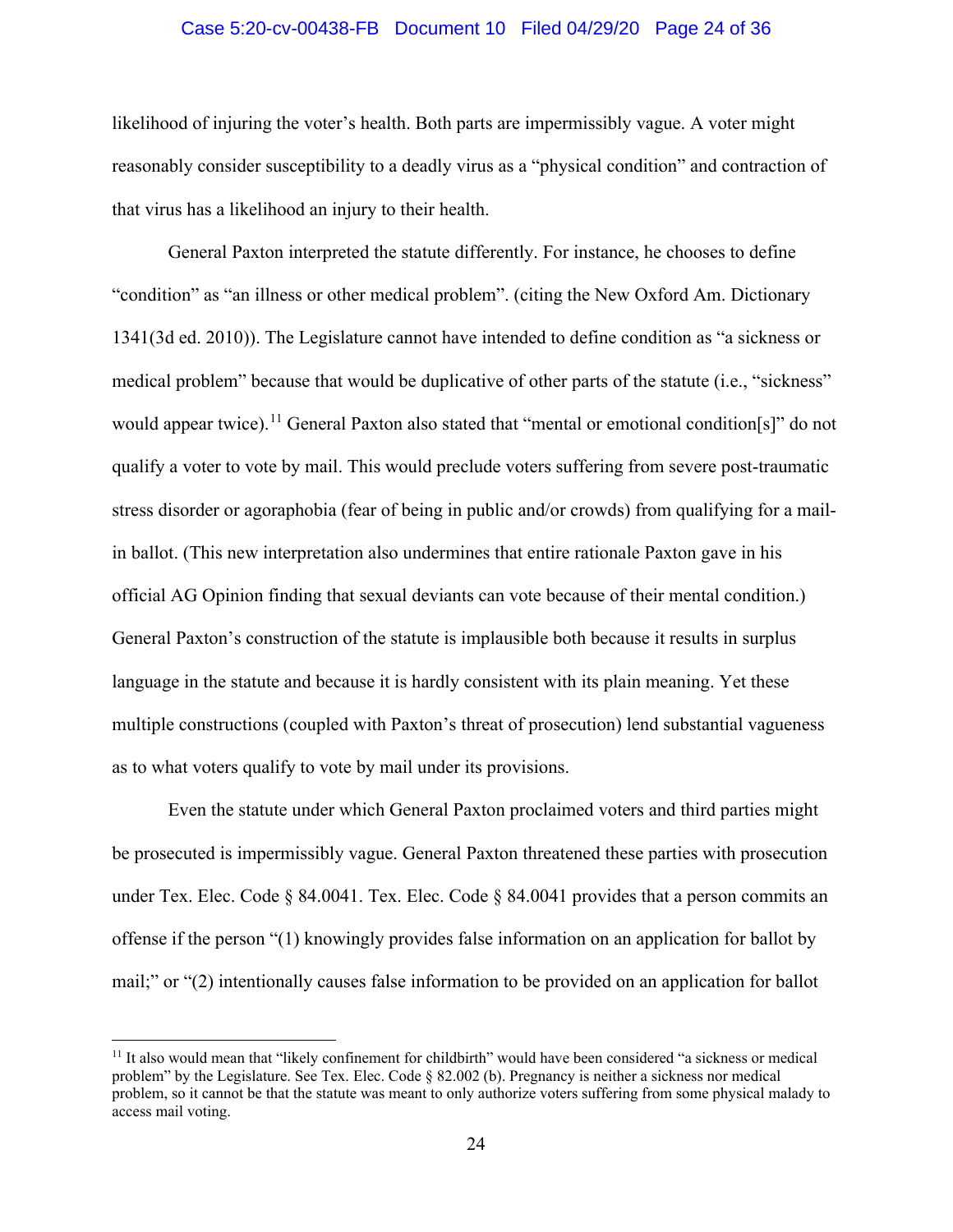### Case 5:20-cv-00438-FB Document 10 Filed 04/29/20 Page 25 of 36

by mail." § 84.0041(a)(1)–(2). Given the conflicting orders from the state court and the Attorney General, it is simply impossible to know what qualifies as "false information" under the statute. The breakdown of the Rule of Law in Texas has generated two opposing legal schemes: one in which voters who fear COVID-19 qualify to vote by mail by order of the state judiciary, and one in which the executive branch subjects them to criminal prosecution for doing so. Voters cannot know which reality is their own. General Paxton unhelpfully advised: "whether specific activity constitutes an offense under these provisions will depend upon the facts and circumstances of each individual case." Not only would any voter find this proclamation vague, but it encourages arbitrary enforcement.

These statutory provisions are impermissibly vague on their face and General Paxton's communication with the public has lent substantial murkiness as to what voters and enforcement officials are permitted to do. This lack of clarity has the effect of leading "citizens to "steer far wider of the unlawful zone' . . . than if the boundaries of the forbidden areas were clearly marked.'" *Grayned v. City of Rockford*, 408 U.S. at 109. It will also create uneven prosecution of voters and third parties between jurisdictions throughout the State. This provision is especially troublesome because it infringes upon core First Amendment activity. Thus, Plaintiffs have a likelihood of success on the merits of their void for vagueness claim.

## **D. Voter Intimidation**

General Paxton has made the extraordinary choice to upend the rule of law, disturb the state judiciary from fulfilling its mission, and to outwardly intimidate rightful voters and the third parties who assist voters in elections. "[T]o the extent third parties advise voters to apply for a mail-in ballot based solely on fear of contracting COVID-19, such activity could subject those third parties to criminal sanctions imposed by Election Code section 84.0041." This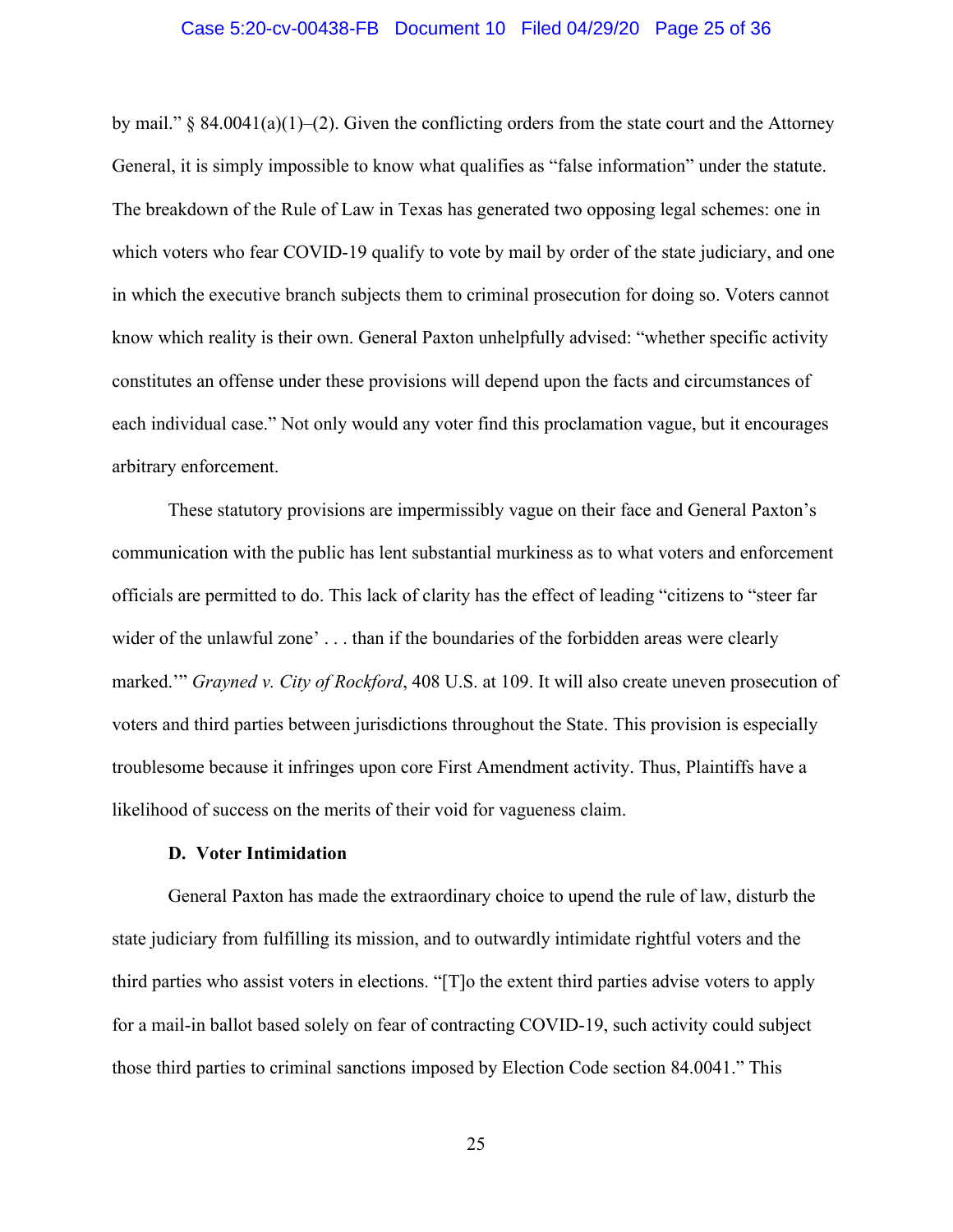#### Case 5:20-cv-00438-FB Document 10 Filed 04/29/20 Page 26 of 36

advisory opinion was made just as a state court ruled that Texas voters are entitled to a mail-in ballot because of the risk of transmission of COVID-19. Hours later, General Paxton stated that expanding mail ballot eligibility to all Texans "will only serve to undermine the security and integrity of our elections." These statements operate to discourage voters from seeking mail-in ballots because of their fear of criminal sanction or victimization by fraud.

"Title 42 U.S.C. § 1985, part of the Civil Rights Act of 1871, creates a private civil remedy for three prohibited forms of conspiracy to interfere with civil rights under that section." *Montoya v. FedEx Ground Package Sys., Inc.*, 614 F.3d 145, 149 (5th Cir. 2010). Plaintiff must prove the following elements for a claim under  $\S 1985(3)$ : (1) a conspiracy of two or more persons; (2) for the purpose of depriving, directly or indirectly, a person or class of persons of the equal protection of the laws, or of equal privileges and immunities under the laws; and (3) an act in furtherance of the conspiracy; (4) which causes injury to a person or property, or deprives her of a right or privilege of a United States citizen. *See Hilliard v. Ferguson*, 30 F.3d 649, 652– 53 (5th Cir. 1994); *Deubert v. Gulf Fed. Sav. Bank*, 820 F.2d 754, 757 (5th Cir. 1987).

General Paxton has worked in concert with employees, including the signatory to the letter in question and others, in issuing his threats. These statements have the intention and the effect of depriving legal voters their franchise. It goes without saying that "[n]o person, whether acting under color of law or otherwise, shall intimidate, threaten, or coerce, or attempt to intimidate, threaten, or coerce any person for voting or attempting to vote, or intimidate, threaten, or coerce, or attempt to intimidate, threaten, or coerce any person for urging or aiding any person to vote or attempt to vote." 52 U.S.C. § 10307 (b). Making a threat is an act in furtherance of this conspiracy to deprive access to the franchise from legal, rightful voters. An injury is caused when a state official acting in concert with others prevents legal voters from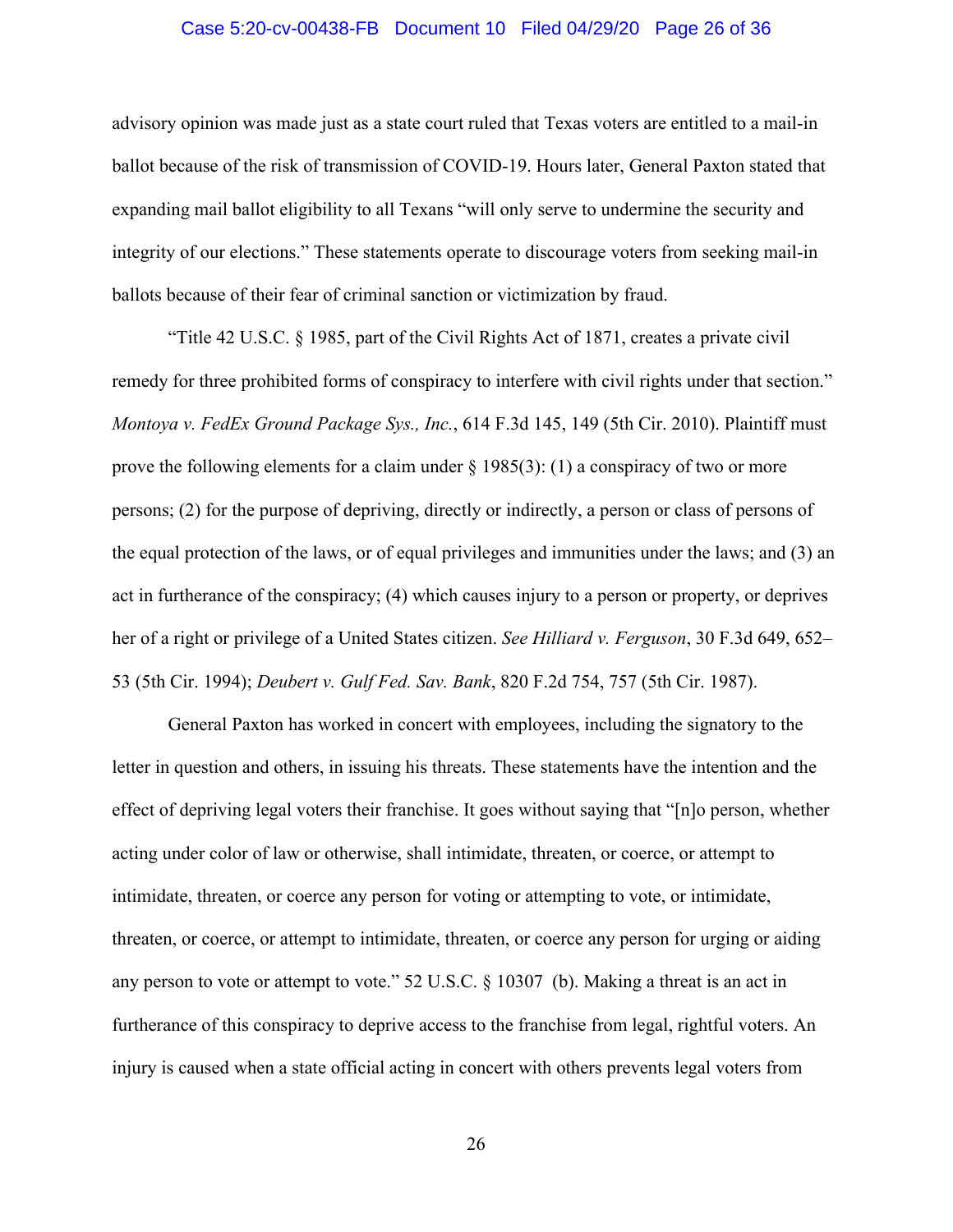#### Case 5:20-cv-00438-FB Document 10 Filed 04/29/20 Page 27 of 36

casting a ballot free from fear of risk of transmission of a deadly illness or criminal retribution. General Paxton must be enjoined from threatening voters with criminal prosecution and spreading misinformation about access to mail-in ballots.

# **E. The Defendants Violated the Equal Protection Clause of the 14th Amendment**

The Defendants, who are state actors and/or acting under color of law as administrators of elections, have violated the Fourteenth Amendment Equal Protection Clause because the state is treating similarly situated voters differently from one another. The Equal Protection Clause "is essentially a mandate that all persons similarly situated must be treated alike." *Rolf v. City of San Antonio*, 77 F.3d 823, 828 (5th Cir. 1996). When a "challenged government action classifies or distinguishes between two or more relevant groups," courts must conduct an equal protection inquiry to determine the validity of the classifications. *Qutb v. Strauss*, 11 F.3d 488, 491 (5th Cir. 1993). Texas' has violated the equal protection clause in two ways: 1) it has created an unconstitutional burden on the fundamental right to vote; and 2) this burden is also racially discriminatory.

#### **i. Unconstitutional Burden on the Right to Vote under** *Anderson-Burdick*

In *Harper v. Virginia State Bd. of Elections,* 383 U.S. 663, 667 (1966) the Court held that voting is a fundamental right. As such, state election laws or enactments that place a burden on the right to vote will be evaluated under the *Anderson-Burdick* analysis, in which a court weighs "the character and magnitude of the asserted injury to the rights protected by the First and Fourteenth Amendments that the plaintiff seeks to vindicate" against "the precise interests put forward by the State as justifications for the burden imposed by the rule." *Burdick v. Takushi,*  504 U.S. at 434. If the burden on the right to vote is severe, a court will apply strict scrutiny; if the burden is minimal, a court will weigh the burden against the state's interest under rational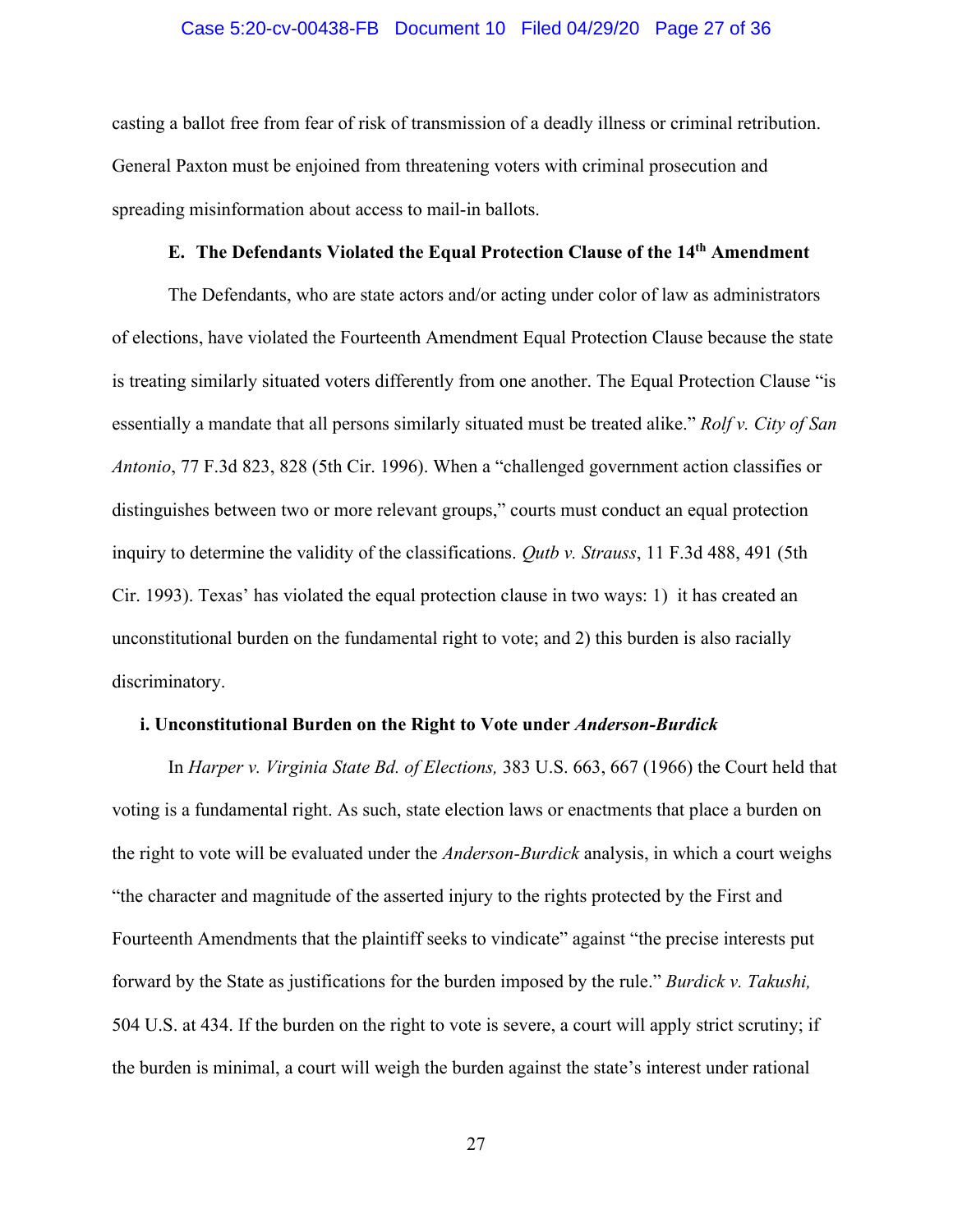### Case 5:20-cv-00438-FB Document 10 Filed 04/29/20 Page 28 of 36

basis review. *Id.* To survive strict scrutiny, a classification created by the state must promote a compelling governmental interest, and it must be narrowly tailored to achieve this interest. *Plyler v. Doe*, 457 U.S. 202, 216-17 (1982). "However slight [the] burden may appear . . . it must be justified by relevant and legitimate state interests 'sufficiently weight to justify the limitation.'" *Crawford v. Marion Ct. Election Bd.,* 553 U.S. 181, 191 (2008).

The burden placed on the voting rights of Texas voters is both disproportionate across all voters and extremely severe. First, it is only voters under the age of 65 that are burdened by Paxton's interpretation of Tex. Elec. Code § 82.003. These voters also comprise more COVID-19 cases than voters over the age of 65 in Texas. The *Crawford* Court determined that [disparate impact] "'matters' in the *Anderson-Burdick* analysis ... whether the effects of a facially neutral and nondiscriminatory law are unevenly distributed across identifiable groups." *League of Women Voters of Fla., Inc., v. Detzner*, 314 F. Supp. 3d 1205, 1216 (N.D. Fla. 2018). It is clear that the effects of the law are unevenly distributed to voters under the age of 65. Since the magnitude of the injury is severe and disproportionate across all voters, these voters are entitled to strict scrutiny.

Under strict scrutiny, Texas is unable to supply any legitimate or reasonable interest to justify such a restriction. To deny mail ballots to Texas voters during a pandemic is to force voters to choose between risking their lives and participating in their democracy. Texas has no interest in denying rightful voters the franchise. Quite the opposite, it is a Texas principle that "[a]ll statutes tending to limit the citizen in his exercise of this right should be liberally construed in [the voter's] favor." *Owens v. State ex rel. Jennett*, 64 Tex. 500, 502 (1885). General Paxton, however, proffers two interests in order to deny millions of Texans a mail-in ballot: (1) mail-in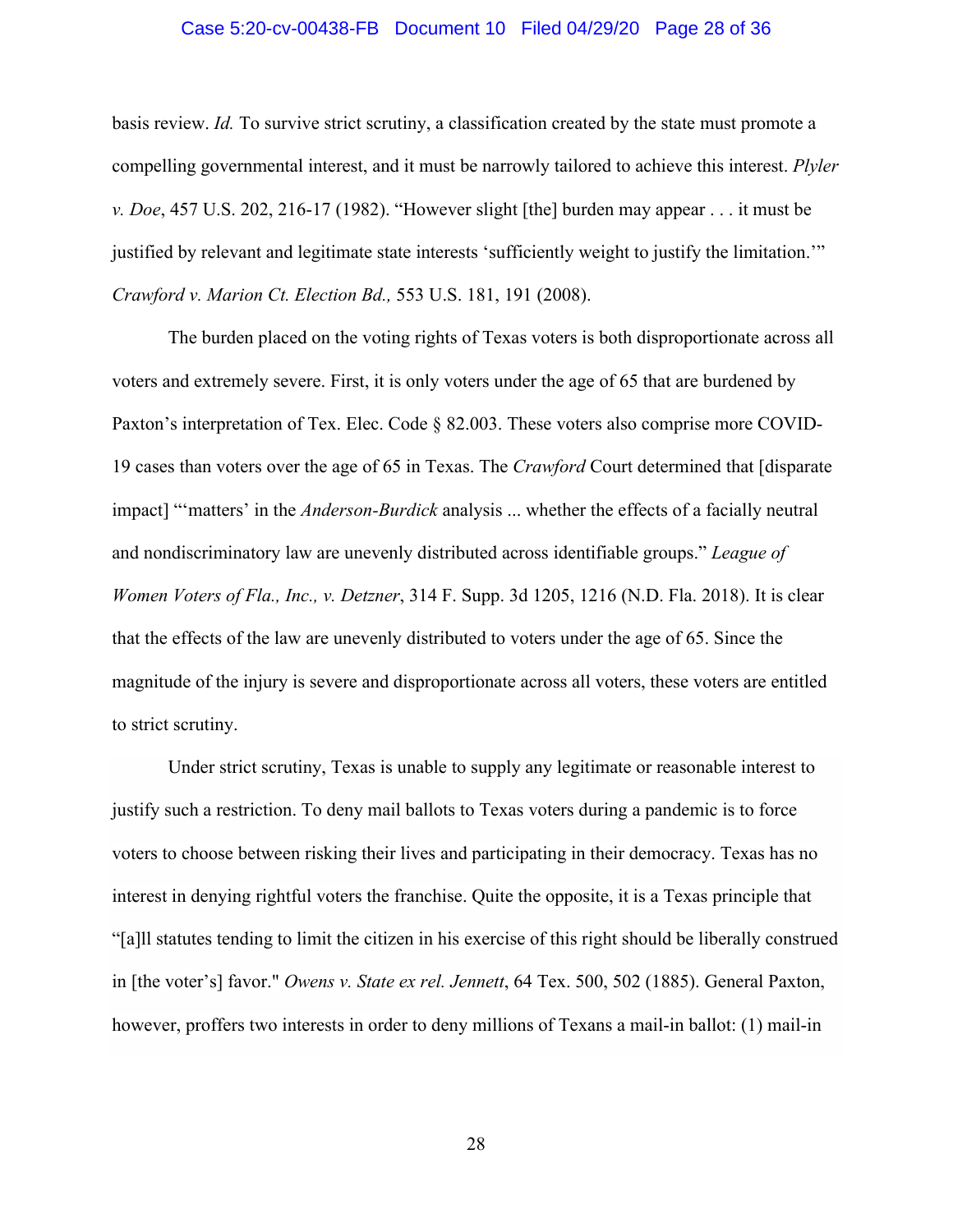#### Case 5:20-cv-00438-FB Document 10 Filed 04/29/20 Page 29 of 36

ballots are a special protection for the aged or disabled and (2) mail ballots enable election fraud. These justifications are hypocritical, contradictory, baseless and non-compelling.

First, the special protections afforded the aged or disabled are also afforded to other voters, including those voters who will be out of the County during Election Day and the early vote period. Tex. Elec. Code § 82.001. It also includes those voters confined in jail. Tex. Elec. Code § 82.004. It includes those voters who have been civilly committed for sexual violence. Op. Tex. Att'y Gen. No. KP-0149 (2017). It applies to those confined for childbirth. Tex. Elec. Code  $\S$  82.002(b). To begin with, these categories of mail ballot eligibility are not narrowly tailored to avoid constitutional scrutiny. If offering mail-in voting to sexually violent offenders does not invalidly extend the "special protections made available to Texans with actual illness or disabilities," then how might allowing voters at risk of COVID-19 infection invalidly extend those purportedly special protections? Second, these concerns contradict each other. If mailballots are a source of rampant vote fraud, then how do they offer "special protections made available to Texans with actual illness or disabilities?" There are built-in protections to ensure the security of Texas mail ballots, including many criminal penalties. If these protections are good enough to offer special protections to some voters, then they are sound enough for all Texas voters. There are no compelling reasons offered by the State to overcome the strict scrutiny required by the Fourteenth Amendment.

Even if this court finds that this statute should only receive a lesser scrutiny, it cannot be found that there is any rational state interest offered by Texas. A state's interest must be to protect its citizens' public health and safety. By forcing voters to visit the polls in-person during a global pandemic, Texas ensures that citizens' health will be put in jeopardy. Nor does Texas have a rational state interest in fencing out from the franchise a sector of the population because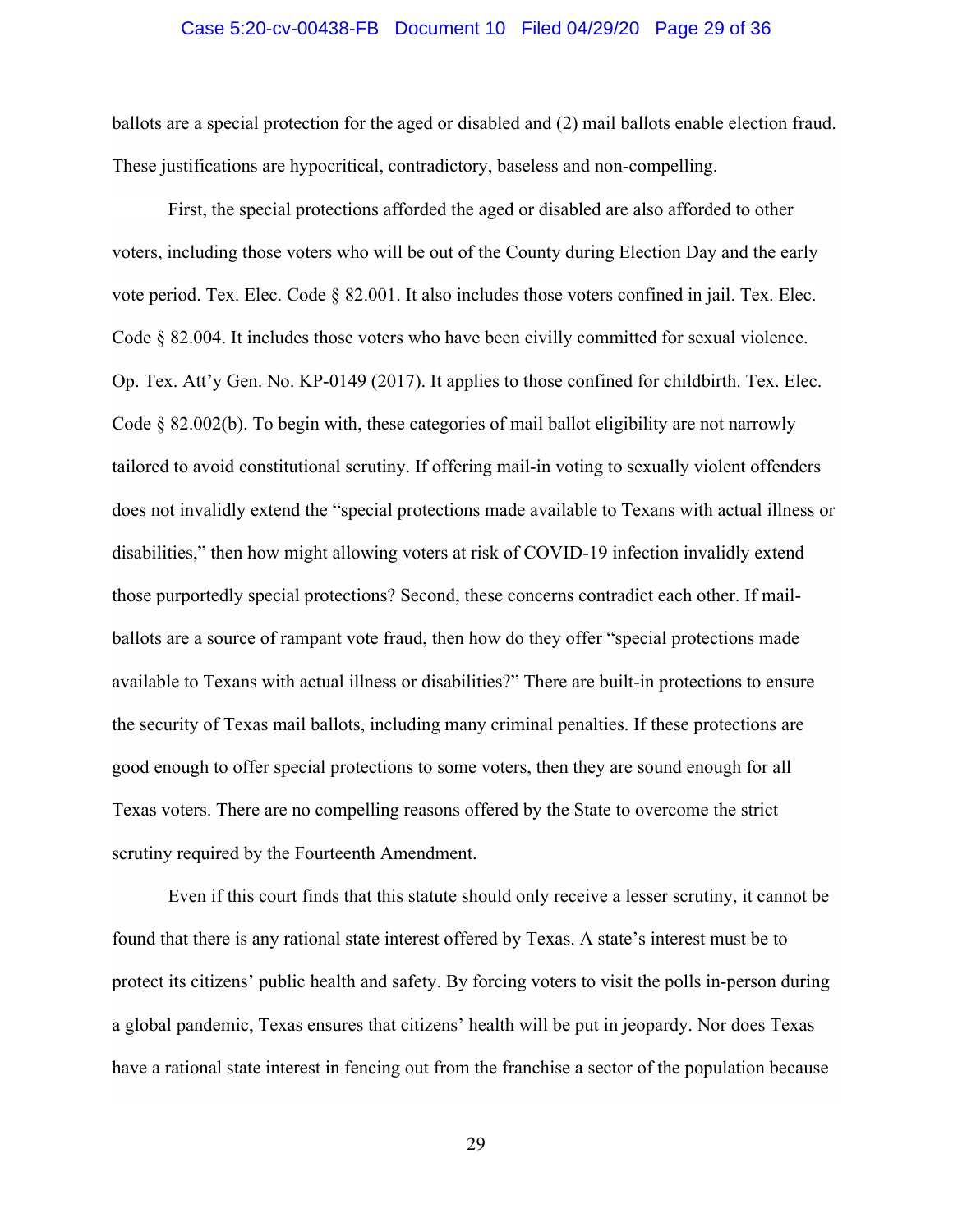## Case 5:20-cv-00438-FB Document 10 Filed 04/29/20 Page 30 of 36

the way they may vote. "'The exercise of rights so vital to the maintenance of democratic institutions' . . . cannot constitutionally be obliterated because of a fear of the political views of a particular group of bona fide residents." *U. S. v. State of Tex*., 445 F. Supp. 1245, 1260 (S.D. Tex. 1978), aff'd sub nom. *Symm v. United States*, 439 U.S. 1105, 99 S. Ct. 1006, 59 L. Ed. 2d 66 (1979).

#### **ii. Racial Discrimination**

The Fourteenth Amendment to the U.S. Constitution prohibits states from treating U.S. citizens differently based on their race. As applied in this instance, Texas mail-ballot eligibility law functions to create classifications that are invidiously discriminatory. Most mail ballots are provided to Texas's seniors who are 65 years of age or older. Texas' population of voters older than 65 is overwhelmingly Anglo, creating a disparate impact on mail ballot eligibility. In the pandemic circumstances, General Paxton's interpretation of vote by mail statutes results in racially discriminatory effects on racial minority's right to vote by decreasing turnout of racial minorities and increasing the percentage of the electorate that is Anglo.

## **Plaintiffs are Irreparably Injured and Outweighs any Harm to the Defendants**

Voting is a constitutional right for those that are eligible. The violation of constitutional rights for even a minimal period of time constitutes irreparable injury justifying the grant of a preliminary injunction. *See Deerfield Med. Ctr. v. City of Deerfield Beach*, 661 F.2d 328, 338 (5th Cir. Unit B. Nov. 1981) (citing, e.g., *Elrod v. Burns*, 427 U.S. 347, 373 (1976); *DeLeon v. Perry*, 975 F. Supp. 2d 632, 663 (W.D. Tex. 2014), *aff'd sub nom. DeLeon v. Abbott*, 791 F.3d 619 (5th Cir. 2015) ("Federal courts at all levels have recognized that violation of constitutional rights constitutes irreparable harm as a matter of law."); *see also Mitchell v. Cuomo*, 748 F.2d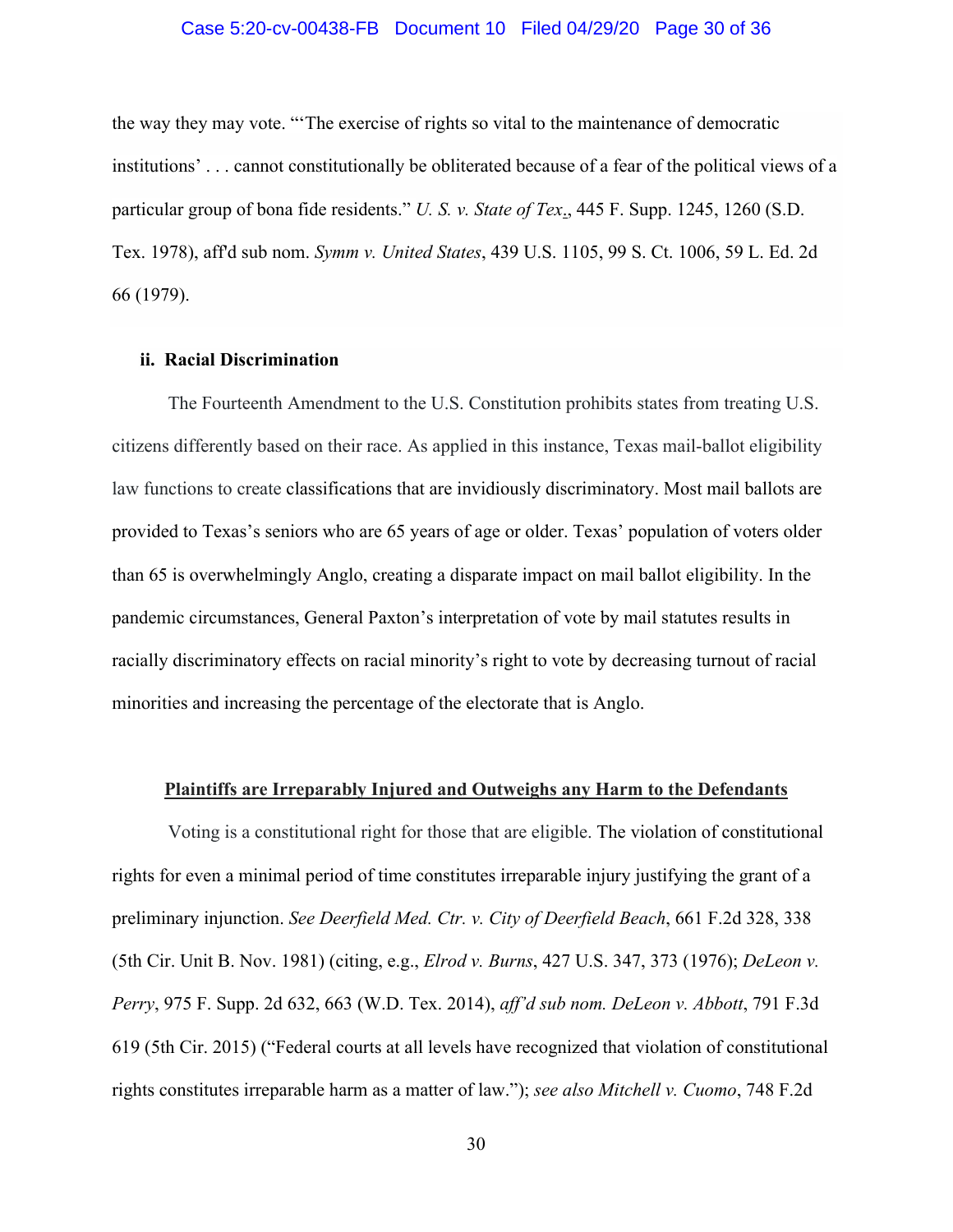#### Case 5:20-cv-00438-FB Document 10 Filed 04/29/20 Page 31 of 36

804, 806 (2d Cir. 1984) ("When an alleged deprivation of a constitutional right is involved, most courts hold that no further showing of irreparable injury is necessary."). In addition, forcing voters to unnecessarily risk their lives in order to practice their constitutional rights while allowing other voters a preferred status so they do not have to face this same burden, is also irreparable injury. There is no harm to the State allowing registered, legal voters the right to vote in the safest way possible. The State has no interest in forcing voters to choose between their wellbeing and their votes. Furthermore, the state has no interest in allowing a situation where the Attorney General can sow confusion, un-even election administration and threaten criminal prosecutions on these circumstances.

#### **Public Interest**

The public is best served by both preserving the public health of Texans and by fervent and competitive races for public office. It is the public policy of the State of Texas to construe any constitutional or statutory provision which restricts the right to vote liberally. There is no justification nor public interest in denying the ballot to eligible voters. This cannot be put more plainly.

Furthermore, it is "always" in the public interest to prevent violations of individuals' constitutional rights. *Deerfield Med. Ctr.*, 661 F.2d at 338-39. It is also in the public interest not to prevent the State from violating the requirements of federal law. *Valle del Sol Inc. v. Whiting*, 732 F.3d 1006, 1029 (9th Cir. 2013). The government has no interest in enforcing an unconstitutional law. *N.Y. Progress & Prot. PAC v. Walsh*, 733 F.3d 483, 488 (2d Cir. 2013). Protecting the right to vote is of particular public importance because it is "preservative of all rights." *See Dunn v. Blumstein*, 405 U.S. 330, 336 (1972) (citing *Reynolds v. Sims*, 377 U.S. 533, 562 (1964)). Plaintiff clearly meets all the requirements necessary for a preliminary injunction.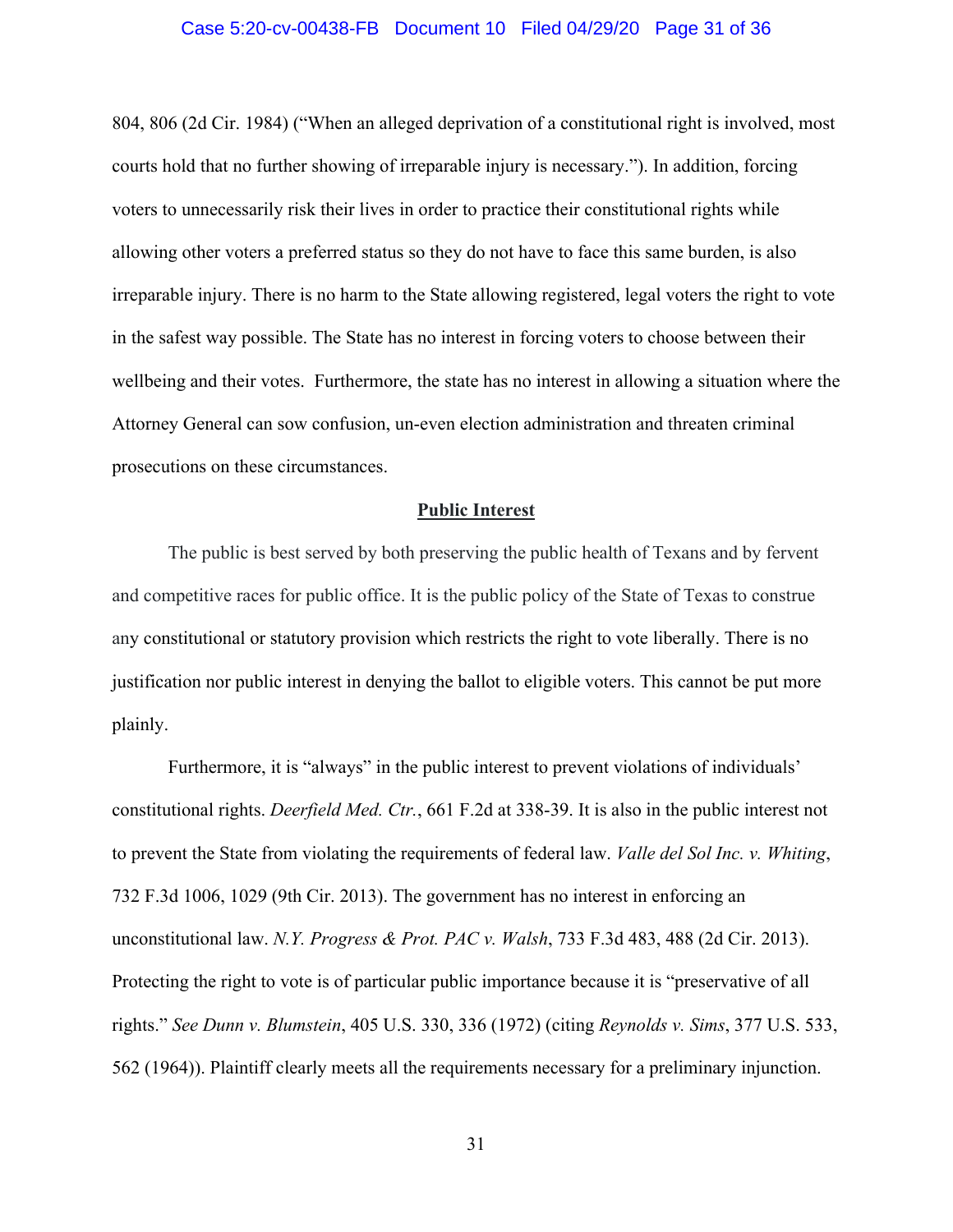#### **III. Abstention**

Abstention here is not warranted because resolution by the State court will not render this case moot nor materially alter the constitutional questions presented. Plaintiffs allege injury of their Federal constitutional rights in addition to injuries arising from the ambiguity of state law. A Texas state court has already interpreted the ambiguity of Texas' election code and many counties are complying. Yet, General Paxton's letter ruling is preventing meaningful political speech, confuses mail ballot applicants and leaves these voters having to risk criminal prosecution if they seek to protect their health by voting by mail. Meanwhile, the state lollygags its appeal of Judge Sulak's order while thousands of vote by mail applications are being submitted daily and many counties, cities, and school districts are complying with Judge Sulak's ruling. Under these circumstances, abstaining from exercising federal court jurisdiction is not warranted.

Anyway, "[t]he abstention doctrine is not an automatic rule applied whenever a federal court is faced with a doubtful issue of state law; it rather involves a discretionary exercise of a court's equity powers." *Baggett v. Bullitt*, 377 U.S. 360, 375, 84 S.Ct. 1316, 1324, 12 L.Ed.2d 377 (1964). In fact, the stay of federal decision is "an extraordinary and narrow exception to the duty of a District Court to adjudicate a controversy properly before it." *County of Allegheny v. Frank Mashuda Co.*, 360 U.S. 185, 188, 79 S.Ct. 1060, 1062, 3 L.Ed.2d 1163 (1959) (quoted in *Colorado River Water Conservation District v. United States*, 424 U.S. 800, 813, 96 S.Ct. 1236, 1244, 47 L.Ed.2d 483 (1976)). As such, "abstention is the exception rather than the rule..." *Duncan v. Poythress*, 657 F.2d 691, 697 (5th Cir. 1981).

*Pullman* abstention must be "narrow and tightly circumscribed" and is "to be exercised only in *special* or '*exceptional*' circumstances." *Duke v. James*, 713 F.2d 1506, 1510 (11th Cir.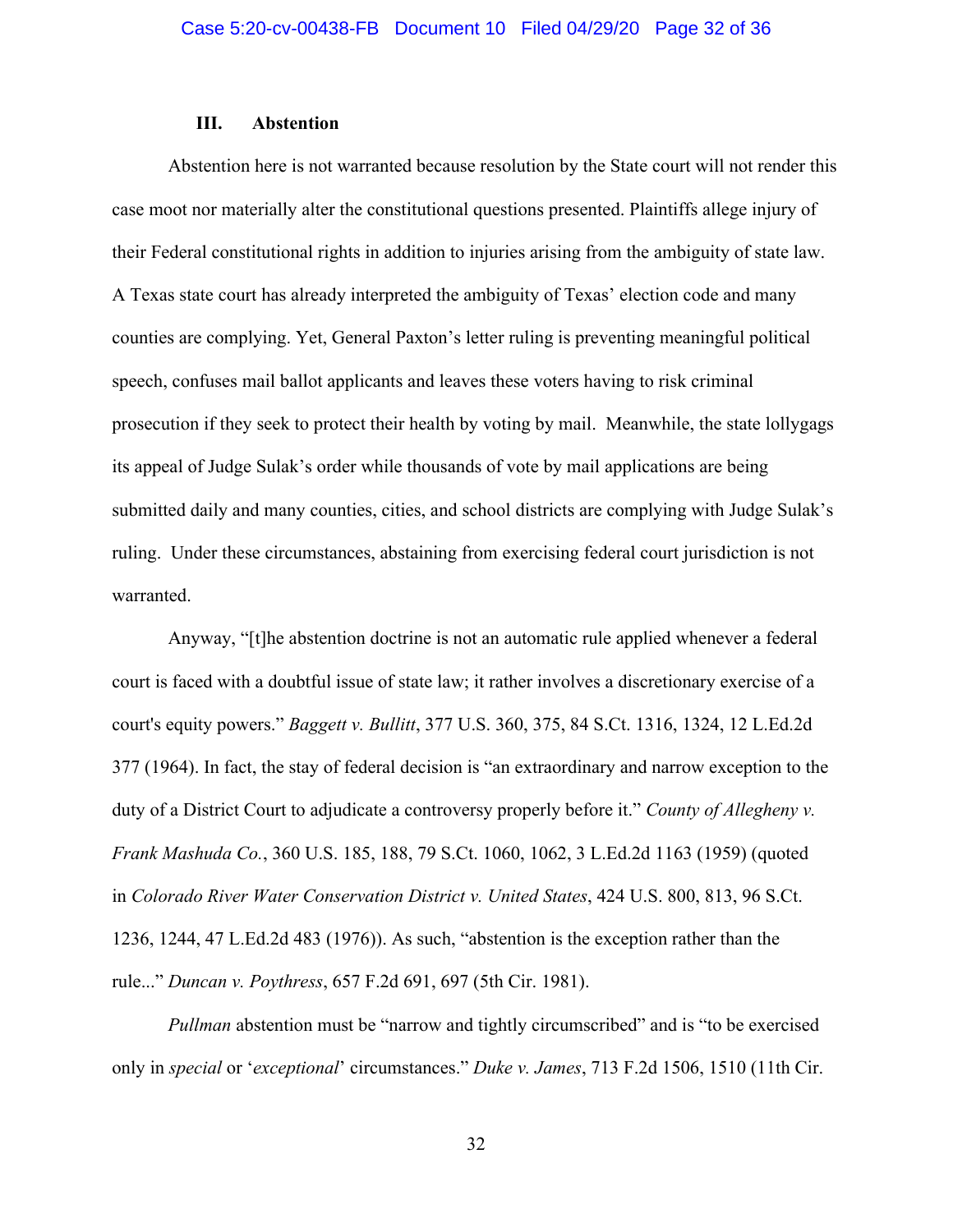#### Case 5:20-cv-00438-FB Document 10 Filed 04/29/20 Page 33 of 36

1983). But "voting rights cases are particularly inappropriate for abstention," *Siegel v. LePore*, 234 F.3d 1163, 1174 (11th Cir. 2000), because in voting rights cases plaintiffs allege "impairment of [their] fundamental civil rights," *Harman v. Forssenius*, 380 U.S. 528, 537 (1965). Abstention is even more inappropriate where the inevitable delay it will cause could preclude resolution of the case before the upcoming elections. *Detzner*, 354 F. Supp. 3d at 1284 (citing *Harman*, 380 U.S. at 537).

In this case, time is of the essence—the runoff election is mere weeks away, and the 2020 general election comes not long after. There is no guarantee that state court proceedings will be completed in time and given the Attorney General's defiance of the state district court ruling, a final state court ruling would not fully vindicate Plaintiffs' *federal* constitutional rights.

Even if Defendants' reading of Tex. Elec. Code § 82.003 was plausible, it is not the sole, mandatory reading of the text, and the constitutional avoidance canon requires that it be rejected. "[W]hen one interpretation of a law raises serious constitutional problems, courts will construe the law to avoid those problems so long as the reading is not plainly contrary to legislative intent." *Pine v. City of W. Palm Beach, Fla.*, 762 F.3d 1262, 1270 (11th Cir. 2014).

Resolution of the state court case, is neither "dispositive of the case" before this Court, nor would its resolution "materially alter the constitutional questions presented" by Plaintiffs' claims. *Siegel*, 234 F.3d at 1174.

Even if the Texas Supreme Court upholds the lower court's reading of Tex. Elec. Code §§ 82.001–4, and even if the Executive branch of the Texas government complies with this reading, this does not properly counsel for abstention. To find otherwise is to depend upon a series of questionable "mights." *See Wollschlaeger v. Gov. of Fla.*, 848 F.3d 1293, 1322 (11th Cir. 2017) (relying on *U.S. v. Stevens*, 559 U.S. 469, 480 (2010), for the proposition that courts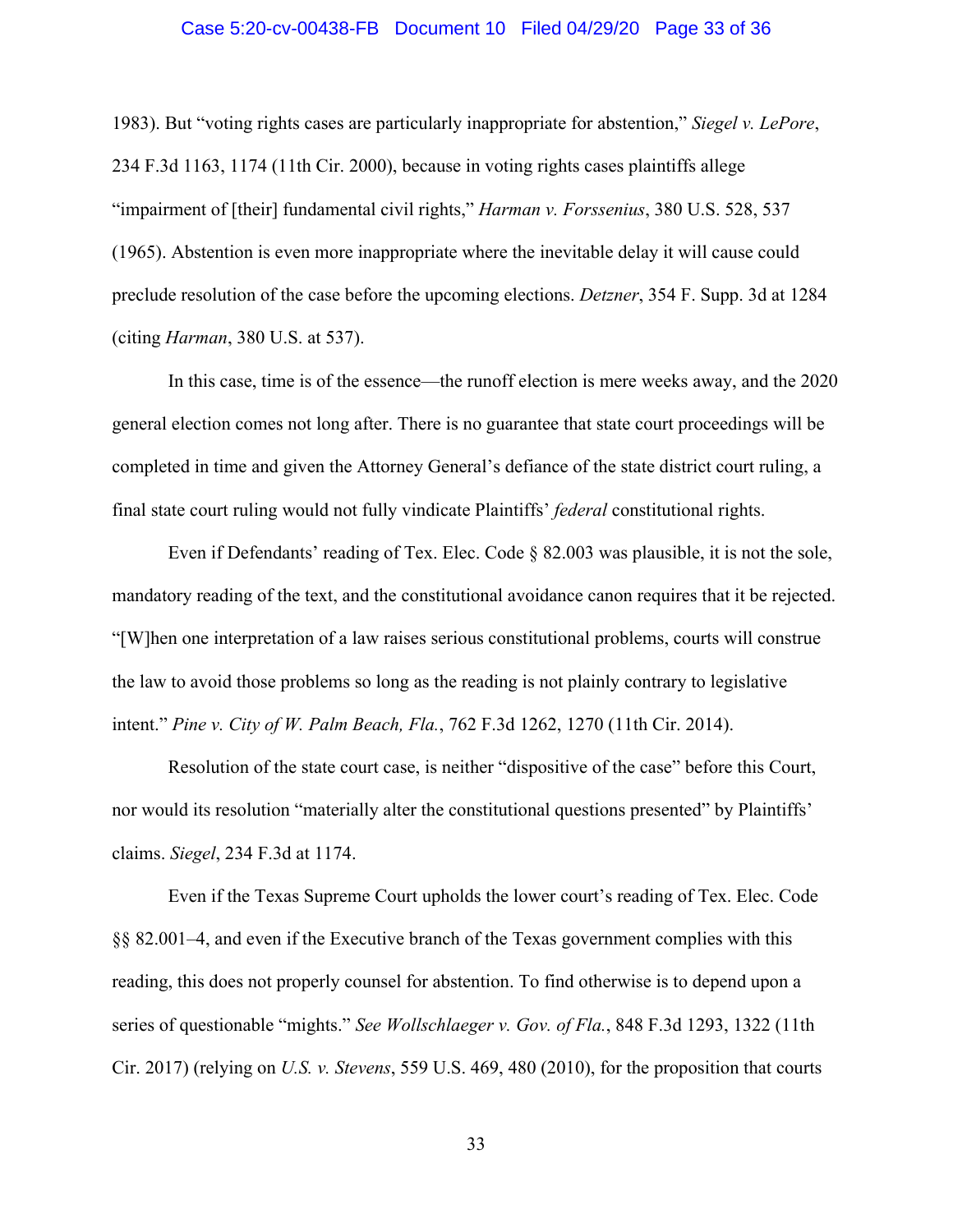#### Case 5:20-cv-00438-FB Document 10 Filed 04/29/20 Page 34 of 36

should not decline to enforce constitutional rights in reliance on the "benevolence" of enforcing officials). And even if this long series of "mights" come to pass, that would not change the constitutional questions presented in this case. Plaintiffs allege that Texas' election code is prima facie discriminatory in violation of the constitution. Only this Court can resolve this matter.

Abstention would take considerable time and meanwhile, these Plaintiffs' constitutional speech, right to assemble as a political party and to vote, are all harmed. As it stands, this Court faces a tight schedule for adjudicating this case. Abstention is inappropriate in this case, for the same reason that it is "particularly inappropriate" in voting cases. *See Siegel*, 234 F.3d at 1174. Constitutional "deprivations may not be justified by some remote administrative benefit to the State." *Harman*, 380 U.S. at 542. Therefore, Plaintiffs' injuries are redressable by this Court and abstention is not appropriate.

#### **IV. Conclusion & Prayer**

For the foregoing reasons, Plaintiff respectfully requests that Defendants be cited to appear and answer and that the Court take the following actions and grant the following relief:

A. Appropriate preliminary injunctive relief to allow the plaintiffs and voters like the plaintiffs to be eligible to receive a mail ballot, to cast that ballot, and to have that ballot counted by the appropriate authority; and,

B. To enjoin General Paxton and Defendants from threatening voters or voter groups with criminal or civil sanction for voting by mail or communicating with or assisting voters in the process of vote by mail.

**DATED**: April 29, 2020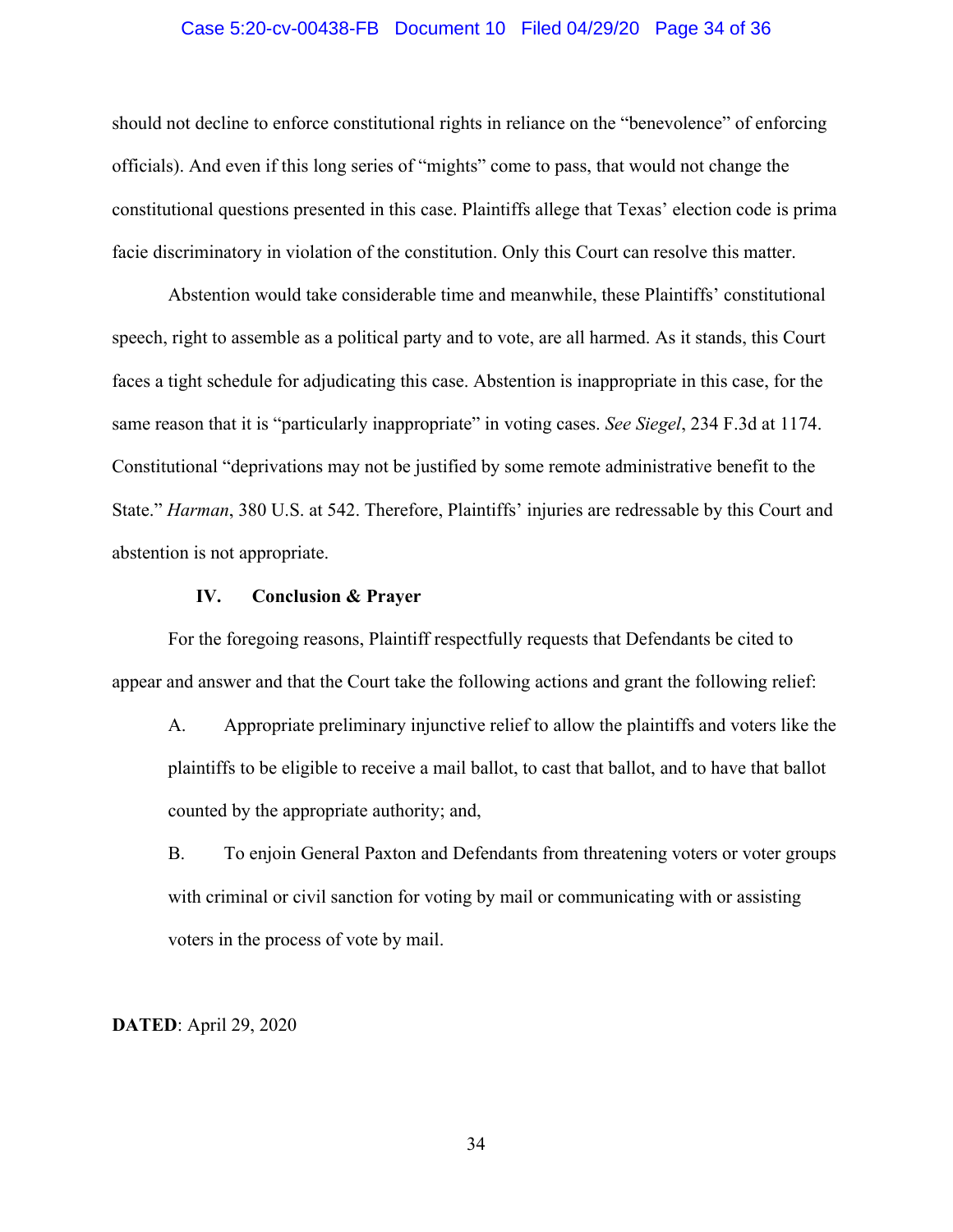Respectfully submitted,

#### TEXAS DEMOCRATIC PARTY

By: /s/ Chad W. Dunn Chad W. Dunn General Counsel State Bar No. 24036507 Brazil & Dunn, LLP 4407 Bee Caves Road, Suite 111 Austin, Texas 78746 Telephone: (512) 717-9822 Facsimile: (512) 515-9355 chad@brazilanddunn.com

K. Scott Brazil State Bar No. 02934050 Brazil & Dunn, LLP 13231 Champion Forest Drive, Suite 406 Houston, Texas 77069 Telephone: (281) 580-6310 Facsimile: (281) 580-6362 scott@brazilanddunn.com

Dicky Grigg State Bar No. 08487500 Law Office of Dicky Grigg, P.C. 4407 Bee Caves Road, Suite 111 Austin, Texas 78746 Telephone: 512-474-6061 Facsimile: 512-582-8560 dicky@grigg-law.com

Martin Golando The Law Office of Martin Golando, PLLC SBN #: 24059153 405 N. Saint Mary's, Ste. 700 San Antonio, Texas 78205 (210) 892-8543 martin.golando@gmail.com

# ATTORNEYS FOR PLAINTIFFS